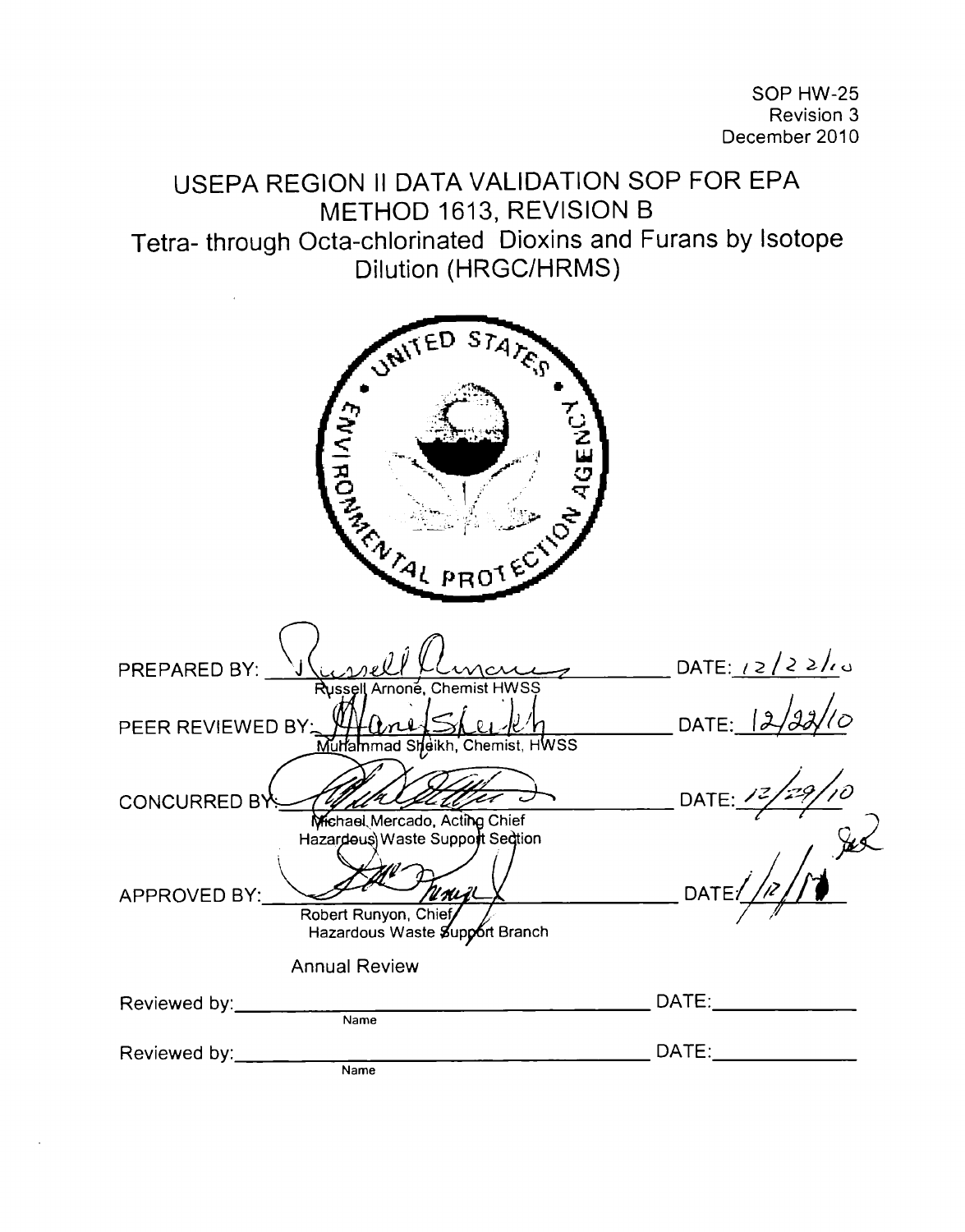# TABLE OF CONTENTS

| 1.0  | Introduction                                                                                             | Pg. 4  |
|------|----------------------------------------------------------------------------------------------------------|--------|
| 2.0  | Applicability                                                                                            | Pg. 4  |
| 3.0  | Responsibilities                                                                                         | Pg. 5  |
| 4.0  | <b>Definitions</b>                                                                                       | Pg. 6  |
|      | <b>CHECKLIST</b>                                                                                         |        |
| 1.0  | Data completeness                                                                                        | Pg. 1  |
| 2.0  | <b>Reporting Requirements</b>                                                                            | Pg. 1  |
| 3.0  | Holding Times                                                                                            | Pg. 3  |
| 4.0  | Instrument Performance<br>1. Window Defining Mixture/ Isomer Specificity Test Standards                  | Pg. 3  |
| 5.0  | Initial 5 Point Calibration                                                                              | Pg. 4  |
| 6.0  | System and Laboratory Performance<br>1. Calibration Verification<br>2. Isomer Specificity Test Standards | Pg. 7  |
| 7.0  | Sample Data                                                                                              | Pg. 9  |
|      | 1. Clean-up Procedures                                                                                   |        |
| 8.0  | <b>Estimated Detection Limits (EDL)</b>                                                                  | Pg. 12 |
| 9.0  | Estimated Maximum Possible Concentration (EMPC)                                                          | Pg. 13 |
| 10.0 | Method Blanks                                                                                            | Pg. 13 |
| 11.0 | Labeled Compound Recoveries                                                                              | Pg. 14 |
| 12.0 | Internal Standard Area Response                                                                          | Pg. 15 |
| 13.0 | Second Column Confirmation                                                                               | Pg. 15 |
| 14.0 | Sample Reanalysis                                                                                        | Pg. 16 |
| 15.0 | Precision and Recovery (PAR)                                                                             | Pg. 16 |

 $\bullet$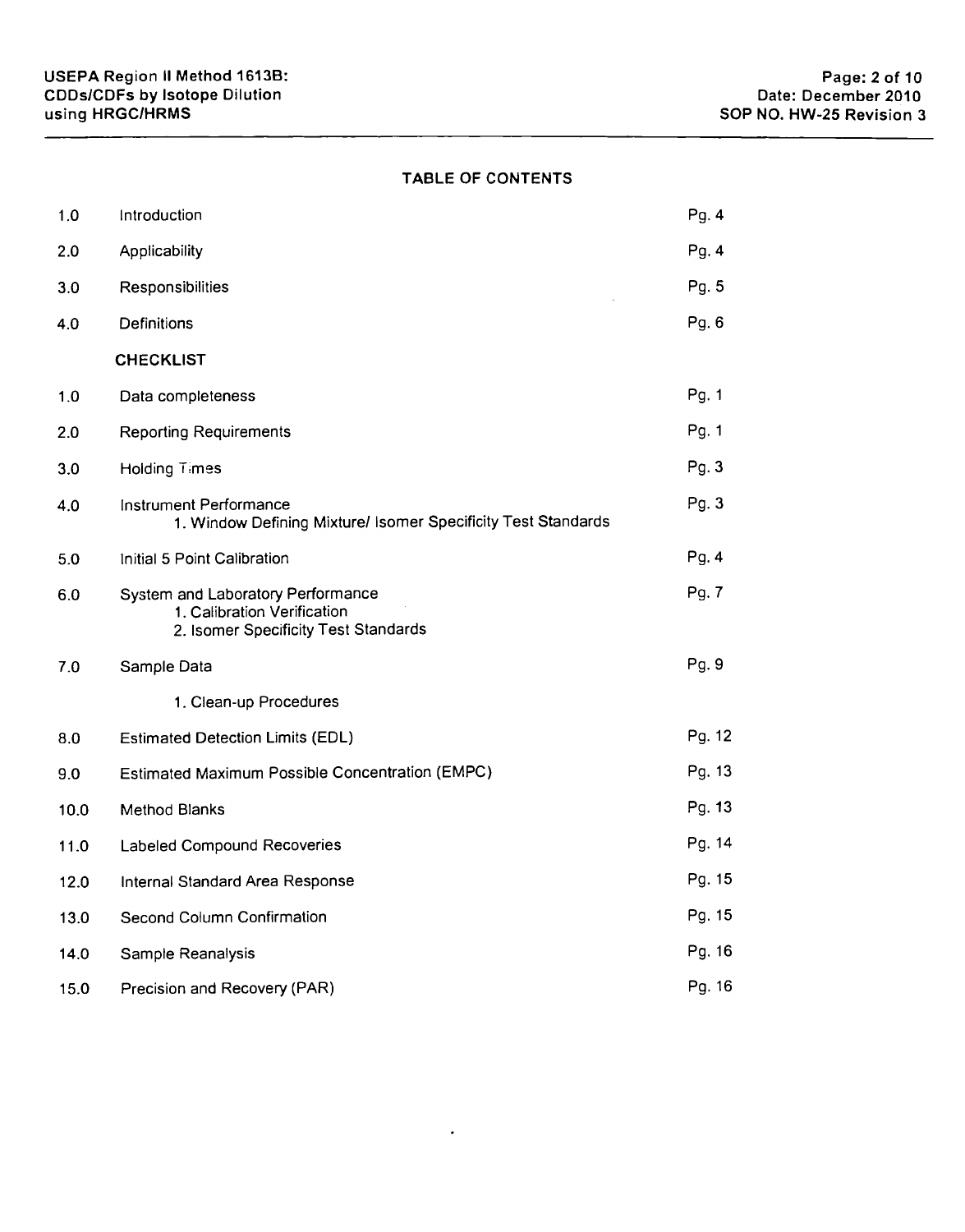SOP HW-25 Revision 3 December 2010

USEPA REGION II DATA VALIDATION SOP FOR EPA METHOD 1613, REVISION B Tetra- through Octa-chlorinated Dioxins and Furans by Isotope Dilution (HRGC/HRMS)



| <b>PREPARED BY:</b>  | DATE:                           |
|----------------------|---------------------------------|
|                      | Russell Arnone, Chemist HWSS    |
| PEER REVIEWED BY:    | DATE:                           |
|                      | Muhammad Sheikh, Chemist, HWSS  |
|                      |                                 |
|                      | DATE:                           |
|                      | Michael Mercado, Acting Chief   |
|                      | Hazardous Waste Support Section |
|                      |                                 |
|                      |                                 |
| APPROVED BY:         | DATE:                           |
| Robert Runyon, Chief |                                 |
|                      | Hazardous Waste Support Branch  |
| <b>Annual Review</b> |                                 |
| Reviewed by:         | DATE:                           |
| Name                 |                                 |
|                      |                                 |
| Reviewed by:         | DATE:                           |
| Name                 |                                 |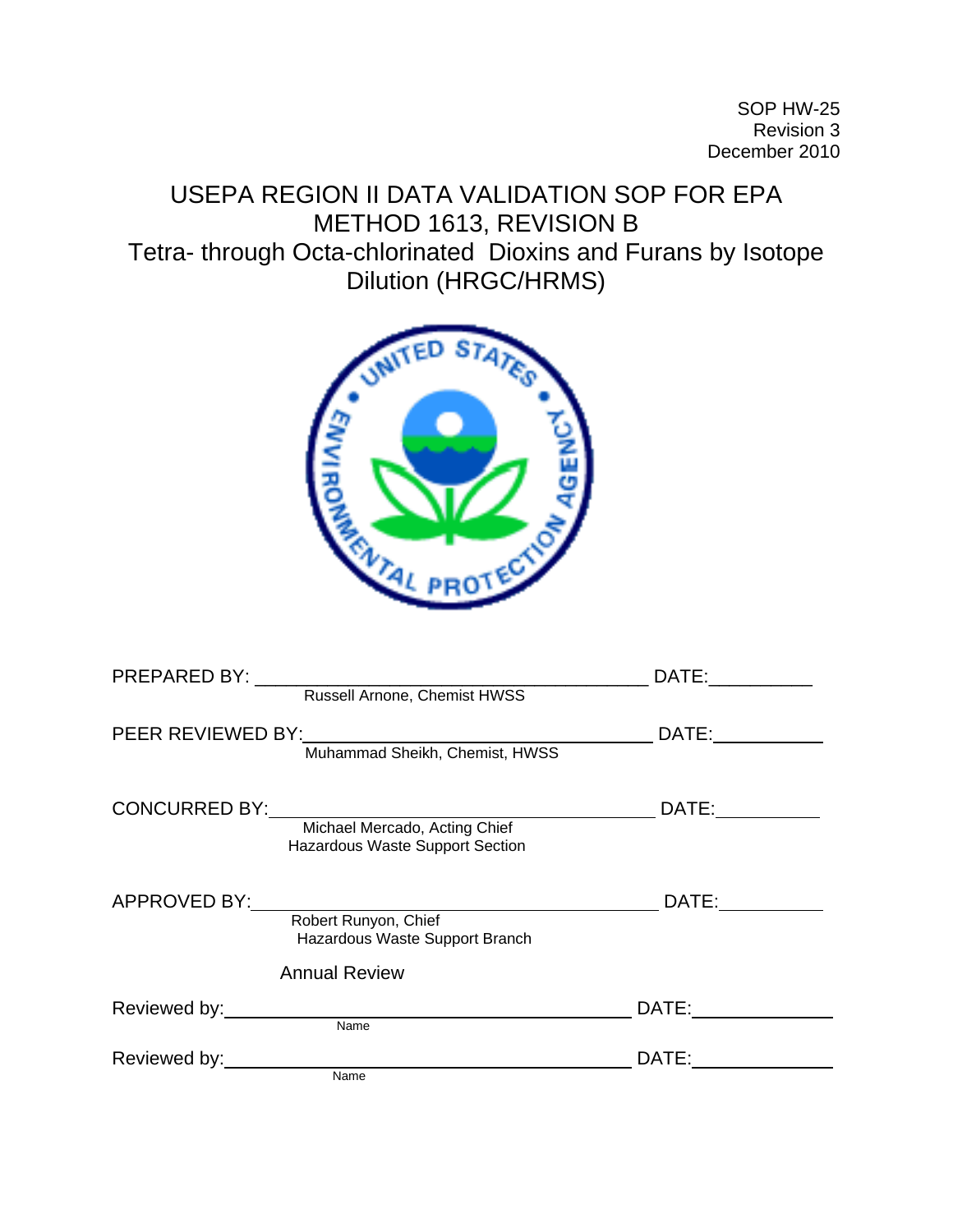# **TABLE OF CONTENTS**

| 1.0  | Introduction                                                                                             | Pg. 4   |
|------|----------------------------------------------------------------------------------------------------------|---------|
| 2.0  | Applicability                                                                                            | Pg. $4$ |
| 3.0  | Responsibilities                                                                                         | Pg. 5   |
| 4.0  | Definitions                                                                                              | Pg. 6   |
|      | <b>CHECKLIST</b>                                                                                         |         |
| 1.0  | Data completeness                                                                                        | Pg. 1   |
| 2.0  | <b>Reporting Requirements</b>                                                                            | Pg. 1   |
| 3.0  | <b>Holding Times</b>                                                                                     | Pg. 3   |
| 4.0  | <b>Instrument Performance</b><br>1. Window Defining Mixture/ Isomer Specificity Test Standards           | Pg. 3   |
| 5.0  | Initial 5 Point Calibration                                                                              | Pg. 4   |
| 6.0  | System and Laboratory Performance<br>1. Calibration Verification<br>2. Isomer Specificity Test Standards | Pg. 7   |
| 7.0  | Sample Data                                                                                              | Pg. 9   |
|      | 1. Clean-up Procedures                                                                                   |         |
| 8.0  | <b>Estimated Detection Limits (EDL)</b>                                                                  | Pg. 12  |
| 9.0  | Estimated Maximum Possible Concentration (EMPC)                                                          | Pg. 13  |
| 10.0 | <b>Method Blanks</b>                                                                                     | Pg. 13  |
| 11.0 | Labeled Compound Recoveries                                                                              | Pg. 14  |
| 12.0 | Internal Standard Area Response                                                                          | Pg. 15  |
| 13.0 | Second Column Confirmation                                                                               | Pg. 15  |
| 14.0 | Sample Reanalysis                                                                                        | Pg. 16  |
| 15.0 | Precision and Recovery (PAR)                                                                             | Pg. 16  |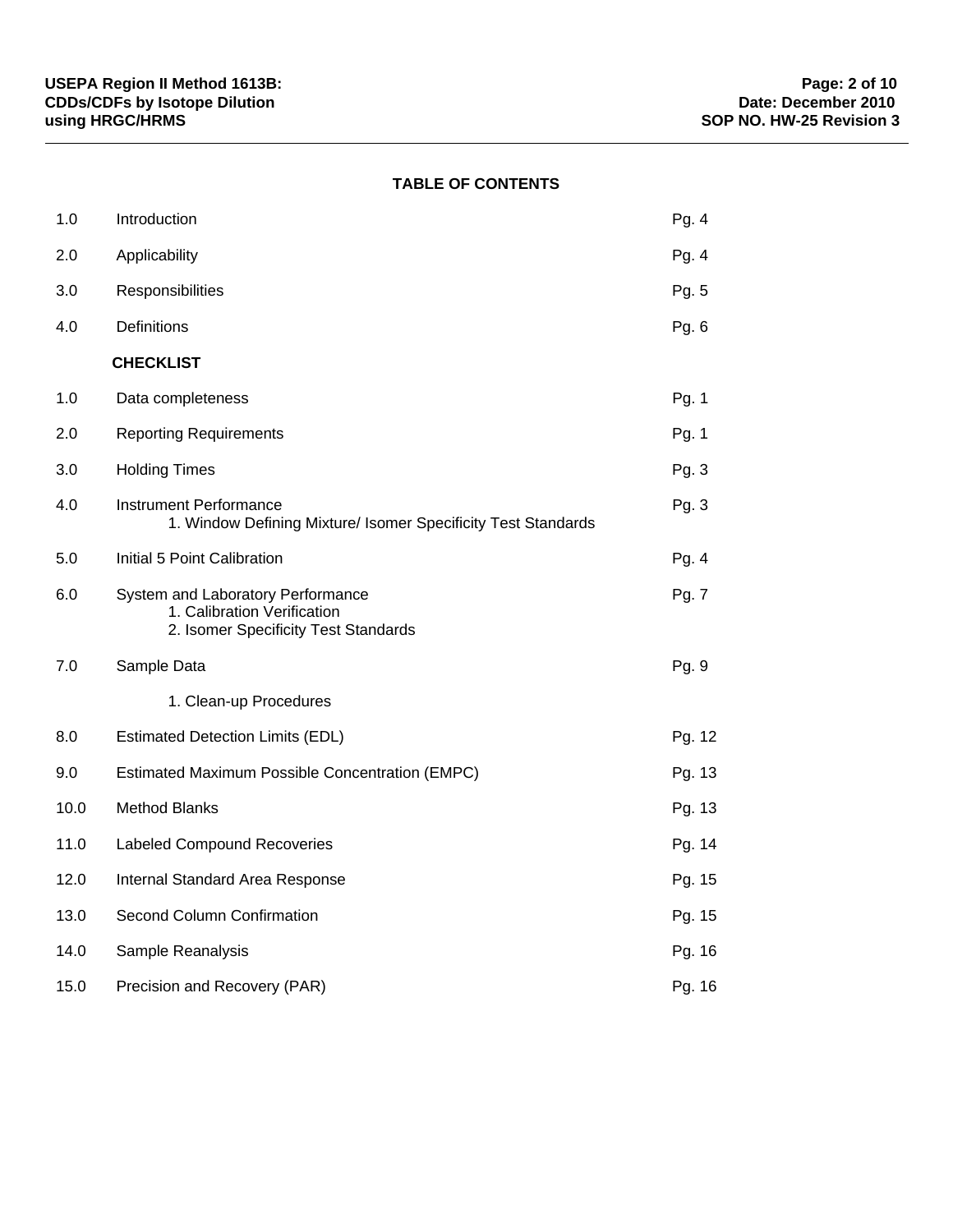## **Optional Quality Control and Assurance Requirements for Validation**

| 16.0 | Isomer Specificity and Toxicity Equivalency Factor (TEF) | Pg. 17 |
|------|----------------------------------------------------------|--------|
| 17.0 | <b>Rinsate Blanks</b>                                    | Pg. 18 |
| 18.0 | <b>Field Blanks</b>                                      | Pg. 18 |
| 19.0 | <b>PEM Interference Fortified Blank</b>                  | Pg. 18 |
| 20.0 | Matrix Spike (MS) Field Sample                           | Pg. 19 |
| 21.0 | <b>Environmental Duplicate Sample</b>                    | Pg. 19 |
| 22.0 | References                                               | Pg. 20 |
|      | ATTACHMENT A                                             |        |

Data Assessment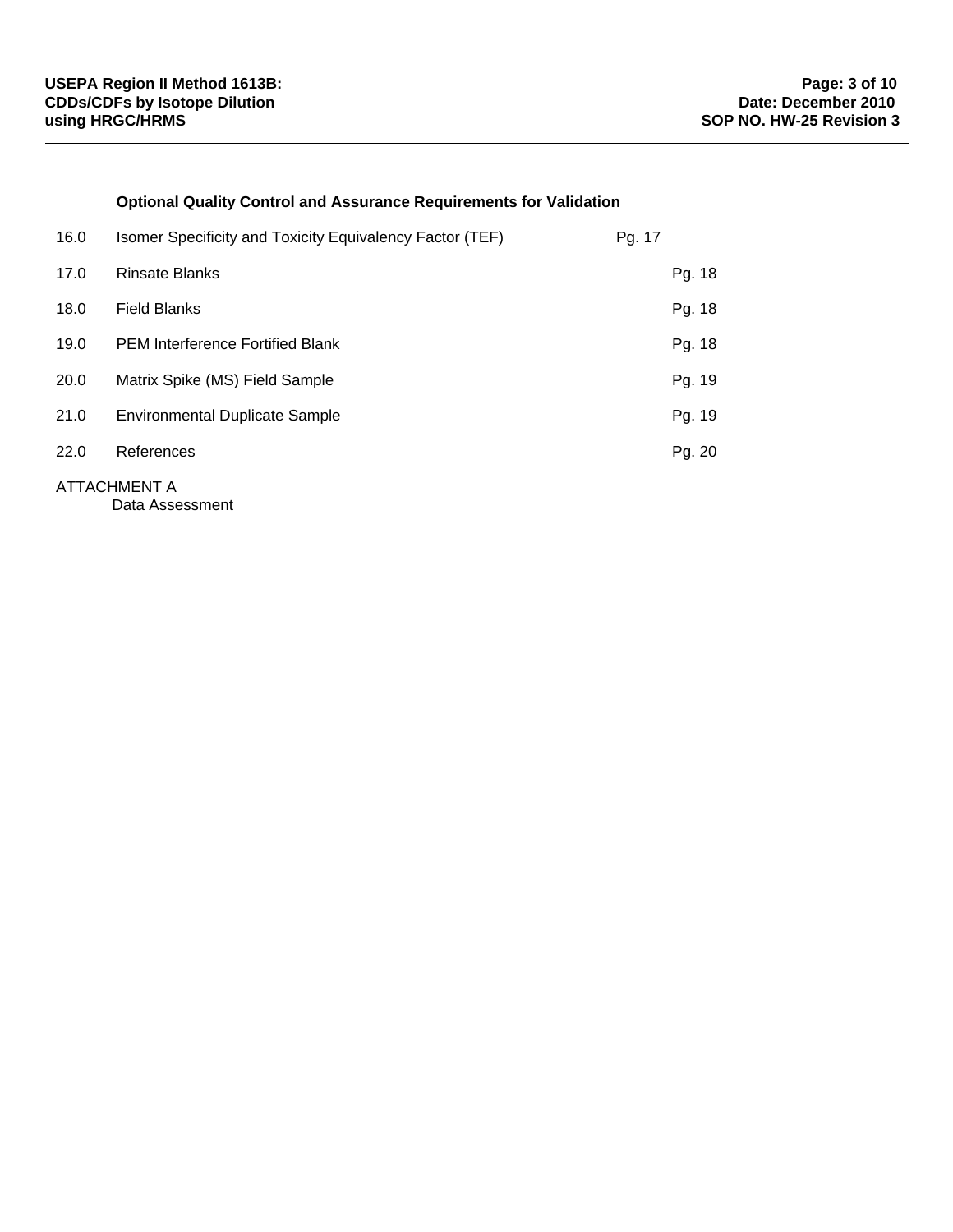### **l.0 Introduction**

This method was developed by the Engineering and Analysis division within the USEPA's Office of Science and Technology. The method is used for isomer specific determination to detect the Tetra- through octa- chlorinated dibenzo-p-dioxins and dibenzofurans associated with the Clean Water Act (CWA, as amended 1987); the Resource Conservation and Recovery Act ( RECRA, as amended 1986); the Comprehensive Environmental Response, the Compensation and Liability Act (as amended in 1986); and the Safe Drinking Water Act and other dioxin and furan compounds amenable to this method.

The dioxins and furans may be determined in water, soil, sediment, sludge, tissue, and other matrices using this method. The method is based on EPA, industry, and academic methods.

### **2.0 Applicability**

The attached Standard Operating Procedure (SOP) is applicable to chlorinated dibenzodioxin and chlorinated dibenzofuran (CDD/CDF) data obtained using EPA Method 1613B, Polychlorinated Dibenzodioxins (CDDs) and Polychlorinated Dibenzofurans (PCDFs) by Isotope Dilution using High-Resolution Gas Chromatography/High-Resolution Mass Spectrometry (HRGC/HRMS), October 1994. Its scope is to facilitate the data validation process of the data reported by the contracting laboratory and to ensure that the data is being reviewed in a uniform manner. This SOP is based upon the quality control and quality assurance requirements specified in Method 1613B, October 1994.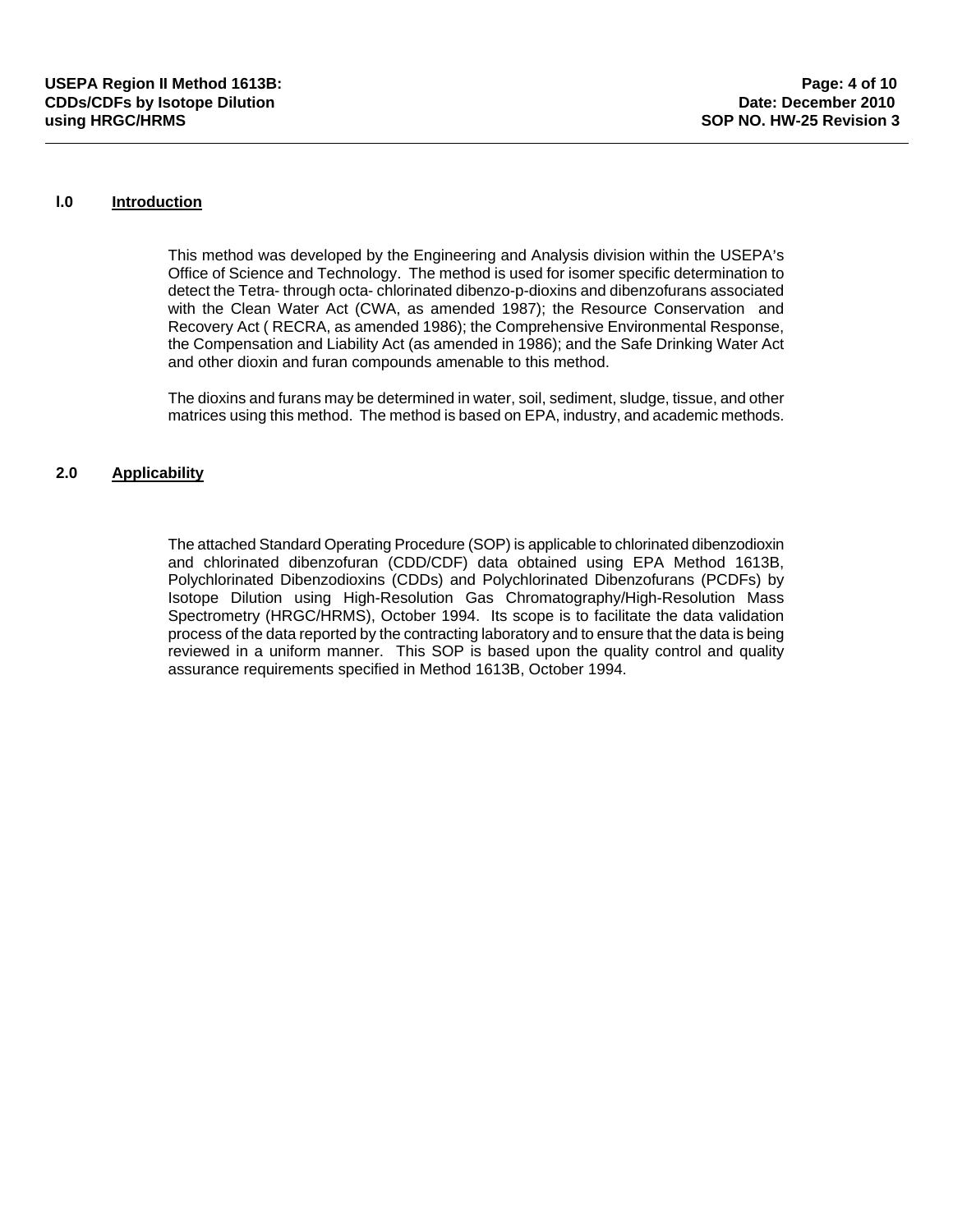#### **3.0 Responsibilities/Scope**

- 3.1 The reviewer must be knowledgeable of the analytical method and its QC Criteria.
- 3.2 The reviewer must complete the following:
- 3.2.1 Data Assessment Checklist The data reviewer must read each item carefully and must check yes if there is compliance, no if there is non compliance and N/A if the question is not applicable to the data.
- 3.2.2 Data Assessment Narrative The data reviewer must present professional judgement and must express concerns and comments on the validity of the overall data package. The reviewer must explain the reasons for rejecting and/or qualifying the data. Example of Data Assessment format is provided in Attachment A.
- 3.2.3 Communication Record Log All communication must be in writing, and it must be documented on the Communication Record Log Sheet. A photocopy of the Communication Record Log is attached to the Data Assessment package.
- 3.2.4 Paperwork Upon completion of the review the following are to be maintained with the data package and returned to the authorized person :
	- a. completed data assessment checklist and narrative (original)
	- b. Two copies of the data assessment narrative
	- c. Communication record Log (original and copy)
- 3.3 Rejection of Data All values determined to be unacceptable on the Dioxin/Furan Analysis Data Sheet (Form I) must be flagged with an "R". The qualifier R means that due to significant QA/QC problems the analysis is invalid and it provides no information as to whether the compound is present or not. Once the data are flagged with R any further review or consideration is unnecessary. The qualifier "J" is used to indicate that due to QA/QC problems the results are considered to be estimated. The qualifier "NJ" indicates that there is presumptive evidence for the presence of the compound at an estimated value.

The data reviewer must explain in the data assessment narrative why the data was qualified. He or she must also indicate all items of contract non-compliance. When 2,3,7,8- substituted TCDD, TCDF, PeCDD and PeCDF data are rejected (flagged "R") or qualified "J" the project officer must be notified promptly. If holding times have not been exceeded reanalysis of the affected samples may be requested. All qualifications and corrections on the Analysis Data Sheet must be made in red pencil.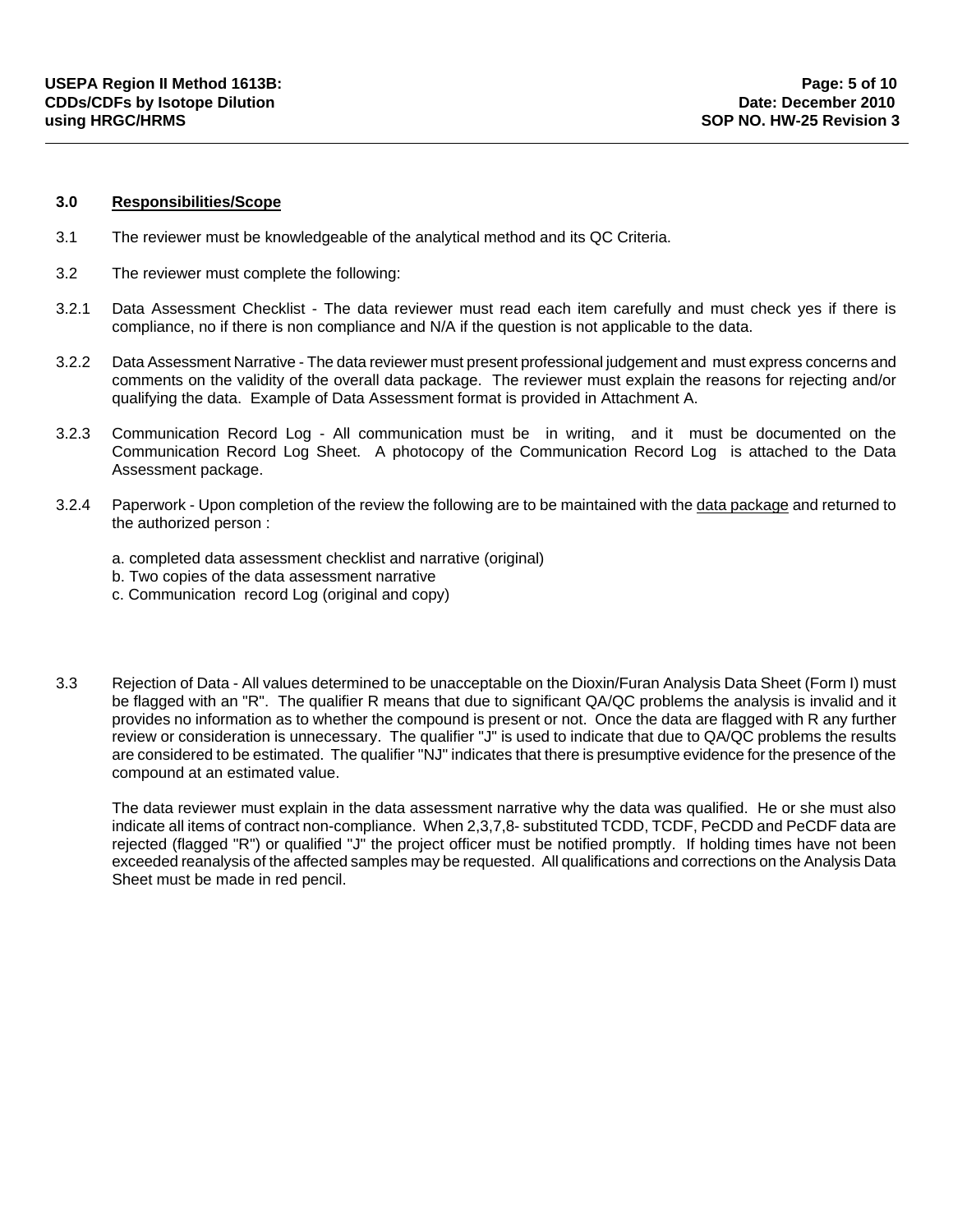### **4.0 Definitions**

CALIBRATION SOLUTION: solutions containing known amounts of selected analytes, internal standards and recovery standards that are analyzed prior to sample analysis. The solutions are used to determine the ratio of the instrument response of the analytes to that of the appropriate internal standard and the internal standards to that of the recovery standards.

CALIBRATION VERIFICATION (VER): a mixture of known amounts of analytes that is analyzed every 12 hours to demonstrate continued acceptable GC/MS performance and establish the retention time window for each homologue.

CDD: Chlorinated Dibenzo-p-Dioxin. The isomers and congeners of tetra- through octa-chlorodibenzo-p-dioxin.

CDF: Chlorinated Dibenzofuran. The isomers and congeners of tetra- through octa-chlorodibenzofurans.

CLEAN-UP STANDARD: only one labeled analyte (2,3,7,8-TCDD) is added to all samples extracts prior to any Clean-up procedure. This standard is used to differentiate between losses of analytes or internal standards during extraction and losses that occur during the various Clean-up procedures.

CONGENER: elements of the same group in the periodic table.

DEFLECTIONS: bend or broadening of a peak

ESTIMATED DETECTION LIMIT (EDL): the concentration of a analyte required to produce a signal with peak height of at least 2.5 times the background signal level. The EDL is calculated for each 2,3,7,8 substituted isomer for which the response of the quantitation and confirmation ions is less than 2.5 times the background level.

ESTIMATED MAXIMUM POSSIBLE CONCENTRATION (EMPC): the concentration of a given analyte that would produce a signal with a given area peak. The EMPC is calculated for each 2,3,7,8 substituted isomer for which the response of the quantitation and/or confirmation ions has signal to noise in excess of 2.5 times the background level but does not meet identification criteria.

Field Blank: An aliquot of reagent water or other reference matrix that is placed in a sample container in the laboratory or the field, and treated as a sample in all respects, including exposure to sampling site conditions, storage, preservation, and all analytical procedures. The purpose of the field blank is to determine if the field or sample transporting procedures and environments have contaminated the sample.

#### FIELD CHAIN OF CUSTODY: see Traffic Report

GC: Gas chromatograph or gas chromatography**.**

GEL PERMEATION CHROMATOGRAPHY (GPC): removes many high molecular weight interferences that cause GC column performance to degrade. It may be used for all soil and sediment extracts and may be used for water extracts that are expected to contain high molecular weight organic compounds.

HOMOLOGUE: a member or members of a particular homologous series that has the same molecular weight but not necessarily the same structural arrangement. For example, the 28 pentachlorinated dibenzofurans are homologues.

HPLC: high performance liquid chromatography

HRGC/HRMS: high resolution gas chromatography/ high resolution mass spectrometry.

INITIAL CALIBRATION STANDARD SOLUTION (CS1-CS5): analysis of analytical standards for a series of different specified concentrations. The initial calibration is used to define the linearity and dynamic range of the response of the mass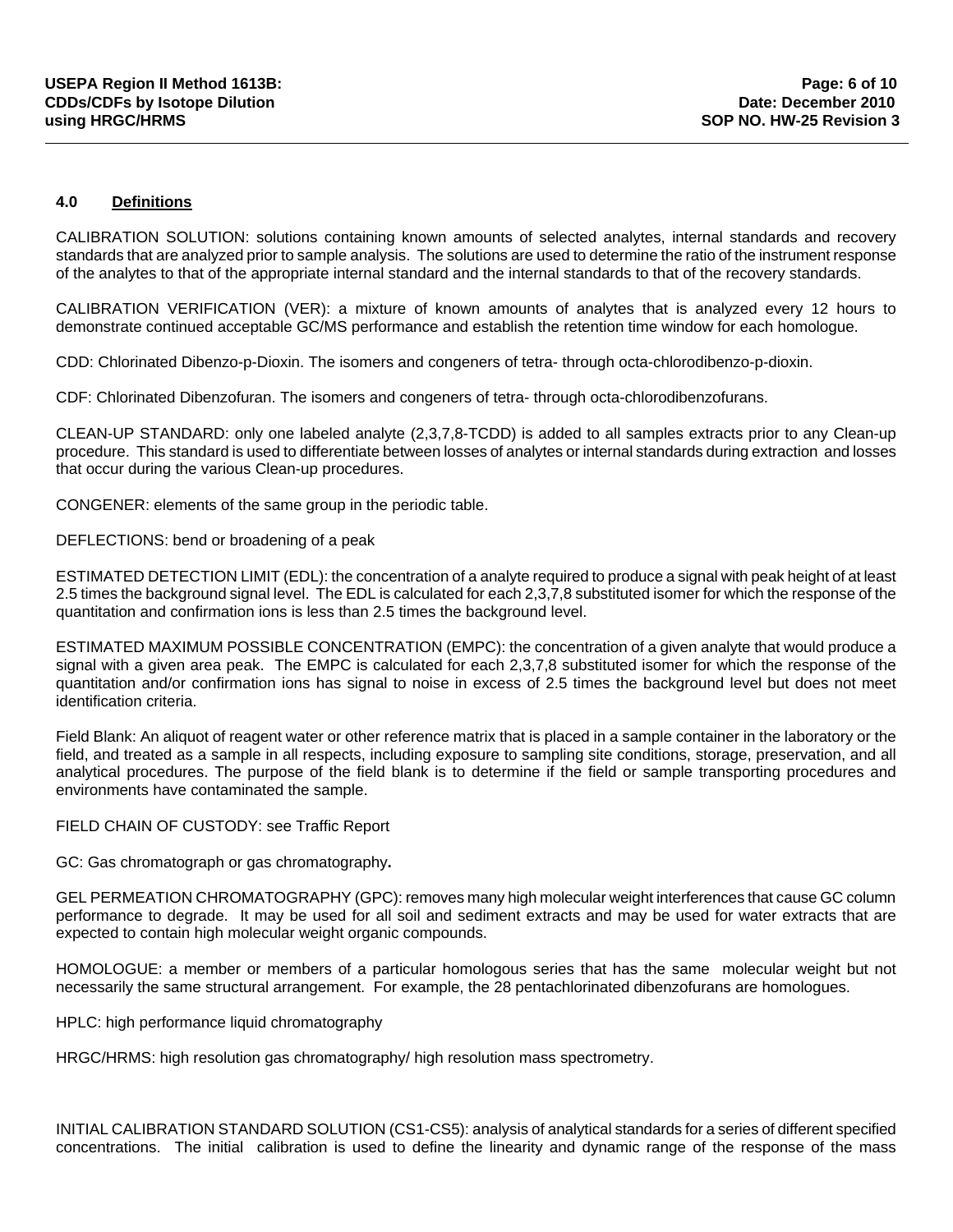spectrometer to the target compounds.

INITIAL PRECISION AND RECOVERY (IPR): must be performed by the laboratory to establish the ability to generate acceptable precision and accuracy by analyzing four aliquots of the diluted PAR standard. The standard deviation (s) of the concentration and the average concentration (x) for each unlabeled analyte must be within range established by the Method (Table 6). An IPR is performed prior to the first time this method is used and any time the method or instrumentation is modified.

INTEGRATED ION CURRENT: electronic output to computer from instrument to provide a hard copy of area and height of a peak that may or may not be an analyte of interest.

INTERNAL STANDARDS (IS): labeled analytes are added to every sample and are present at the same concentration in every blank, quality control sample, and calibration solution. The IS are added to the sample before extraction and are used to measure the concentration of the analytes. In Method 1613B, the ISs are  $^{13}C_{12}$ -1,2,3,4-TCDD and  $^{13}C_{12}$ -1,2,3,7,8,9-HxCDD.

ION ABUNDANCE RATIO: mathematical comparison of selected pair of ions stipulated by the method for each target analyte. The ratio between each pair of ions must fall within established limits. These ions are needed for the identification and quantitation of target analytes.

ISOMER: chemical compounds that contain the same number of atoms of the same elements, but differ in structural arrangement and properties. For example 1,2,3,4-TCDD and 2,3,7,8-TCDD are structural isomers.

LABELED ANALYTE (or analog): an analyte that has isotopically carbon added to its chemical structure. These compounds are used to established identification (retention time) and used for quantitation of unlabeled analytes.

MASS/CHARGE: usually expressed as m/z.

METHOD BLANK (MB): an analytical control consisting of all reagents, internal standards and surrogate standards that is carried through the entire analytical procedure. The MB is used to define the level of laboratory background contamination.

Minimum Level (ML): The level at which the entire analytical system must give a recognizable signal and acceptable calibration point to the analyte. It is equivalent to the concentration of the lowest calibration standard, assuming that all method-specified sample weights, volumes, and clean up procedures have been employed.

MAXIMUM CONCENTRATION LEVEL (MCL): Highest level of concentration for each analyte depending upon upper concentration of analyte. Usually used to determine upper level of the concentration range.

NON-CONGENER: elements not from the same group in the periodic table.

NON-2,3,7,8 SUBSTITUTED ANALYTES: analytes whose structure have positions other than 2,3,7,8.

ONGOING PRECISION AND RECOVERY (OPR): must be performed by the laboratory to establish the ability to maintain on a continuous basis, acceptable precision and accuracy. The standard deviation (s) of the concentration and the average concentration (x) for each unlabeled analyte must be within range established by the Method (Table **6**).

PAR: Precision and Recovery standard. Secondary standard that is diluted and spiked to form IPR and OPR. The standard deviation (s) of the concentration and the average concentration (x) for each unlabeled analyte must be within range established by the Method (Table 6).

PERCENT MOISTURE: an approximation of the amount of water in a soil/sediment sample made by drying an aliquot of the sample at 105 $\degree$ C. The percent moisture determined in this manner also includes contributions from all compounds that may volatilize at this degree including water. %M is determined from decanted samples and from samples that are not decanted.

PERCENT VALLEY: see Resolution

PERFLUOROKEROSENE (PFK): compound used to establish mass spectral instrument performance for dioxin/furan analysis.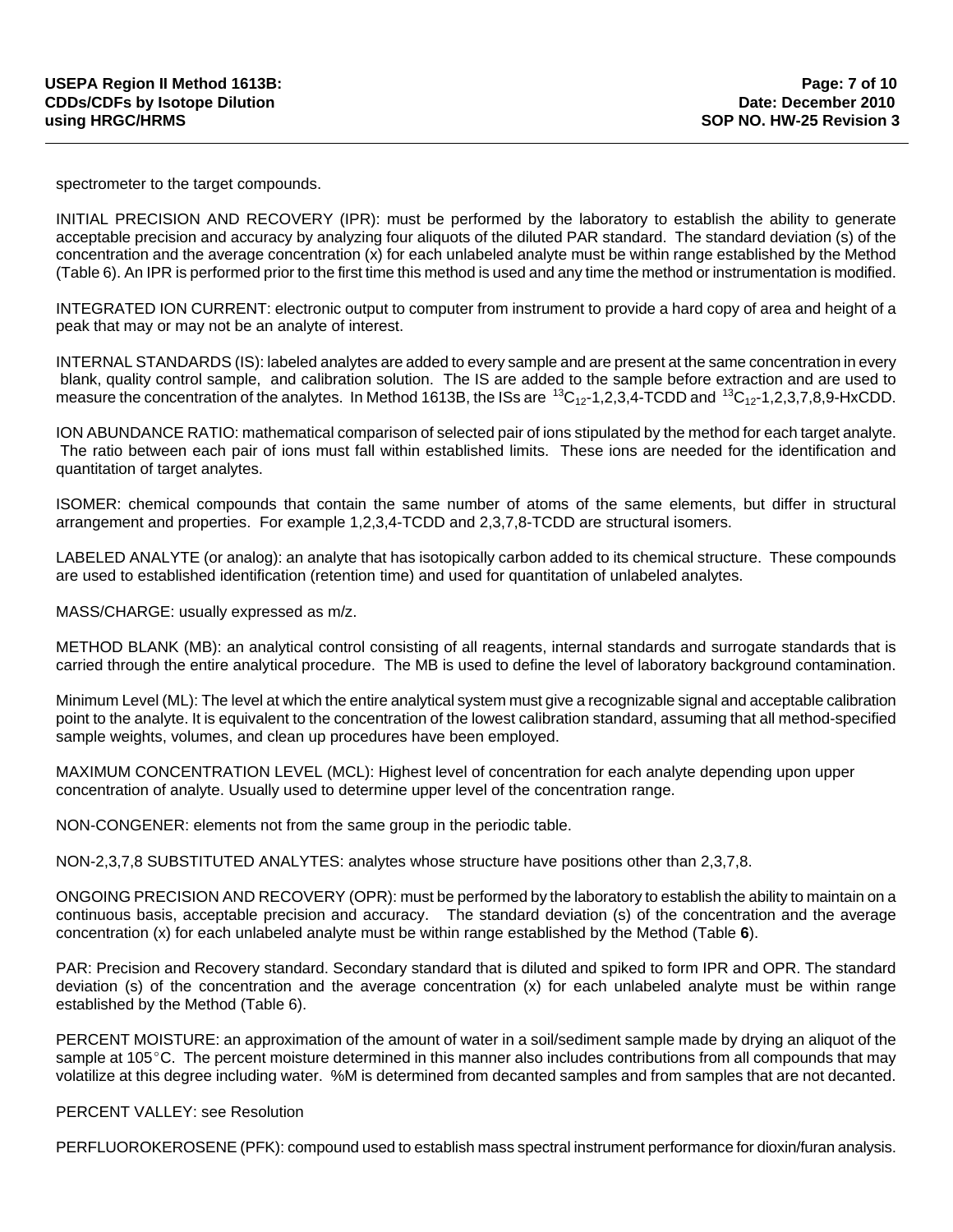PERFORMANCE EVALUATION MIXTURE (PEM): See Performance Evaluation (PE) Sample,

PERFORMANCE EVALUATION (PE) SAMPLE: a chemical waste, soil or water sample containing known amounts of unlabeled CDDs/PCDFs used for Quality Assurance programs. There are 3 types of PE's available. PEM Blank which consists of uncontaminated soil and used to monitor possible crossover contamination of samples in the field and laboratory. PEM Interference Fortified Blank which is a soil containing matrix interference and spiked by the laboratory with target compounds. A PEM sample(s) is a soil sample containing known amounts of unlabeled TCDD or a mixture of TCDD and other PCDD/PCDF isomers. These PEMs are used to monitor the laboratory's performance.

PCDPE: Polychlorinated Diphenylether: isomers having the same SICP and ion ratios identical to furan isomers and are monitored for interference in furan qualitative and quantitative analysis.

Quality Control Check Sample (QCS): A sample containing all or a subset of the analytes at known concentrations. The QCS is obtained from a source external to the laboratory or is prepared from a source of standards different from the source of calibration standards. It is used to check laboratory performance with test materials prepared external to the normal preparation process.

RECOVERY: a determination of the accuracy of the analytical procedure made by comparing measured values from a fortified (spiked) sample against the known spiked values. Recovery is determined by the following equation:

$$
\frac{\text{measured value}}{\text{known value}} \times 100\%
$$

RELATIVE RETENTION TIME (RRT): ratio of the retention time of the analyte versus the retention time of the corresponding internal standard. RRT for each analyte must be within range established by the method.

RELATIVE RESPONSE (RR): the ratio of the area response of the mass spectrometer to a known amount of an analyte (unlabeled to labeled) versus a known concentration in standard solution, plotted using linear regression. The RR is used to determine instrument performance and is used in the quantitation calculations. RR are calculated using the following equation:

> RR =  $(A_n^1 + A_n^2) C_1$  $\overline{a}$  $(A<sub>1</sub><sup>1</sup> + A<sub>1</sub><sup>2</sup>) C<sub>n</sub>$

 $A_n^1 + A_n^2$ are the areas of the primary and secondary m/z's for the unlabeled compound.

 $A_{I}^{1} + A_{I}^{2}$ are the areas of the primary and secondary m/z's for the labeled compound.

 $C<sub>1</sub>$ is the concentration of the labeled compound in the calibration standard.

 $C_n$  is the concentration of the unlabeled compound in the calibration standard.

Relative Standard Deviation (RSD): The standard deviation times 100 divided by the mean. Also termed "coefficient of variation".

RESPONSE FACTOR (RF): the ratio of the response of the mass spectrometer to a known amount of an analyte relative to that of a known amount of internal standard as measured in the initial and continuing calibrations. The RF is used to determine instrument performance using correlation coefficient and is used in the quantitation calculations. RF are calculated using the following equation: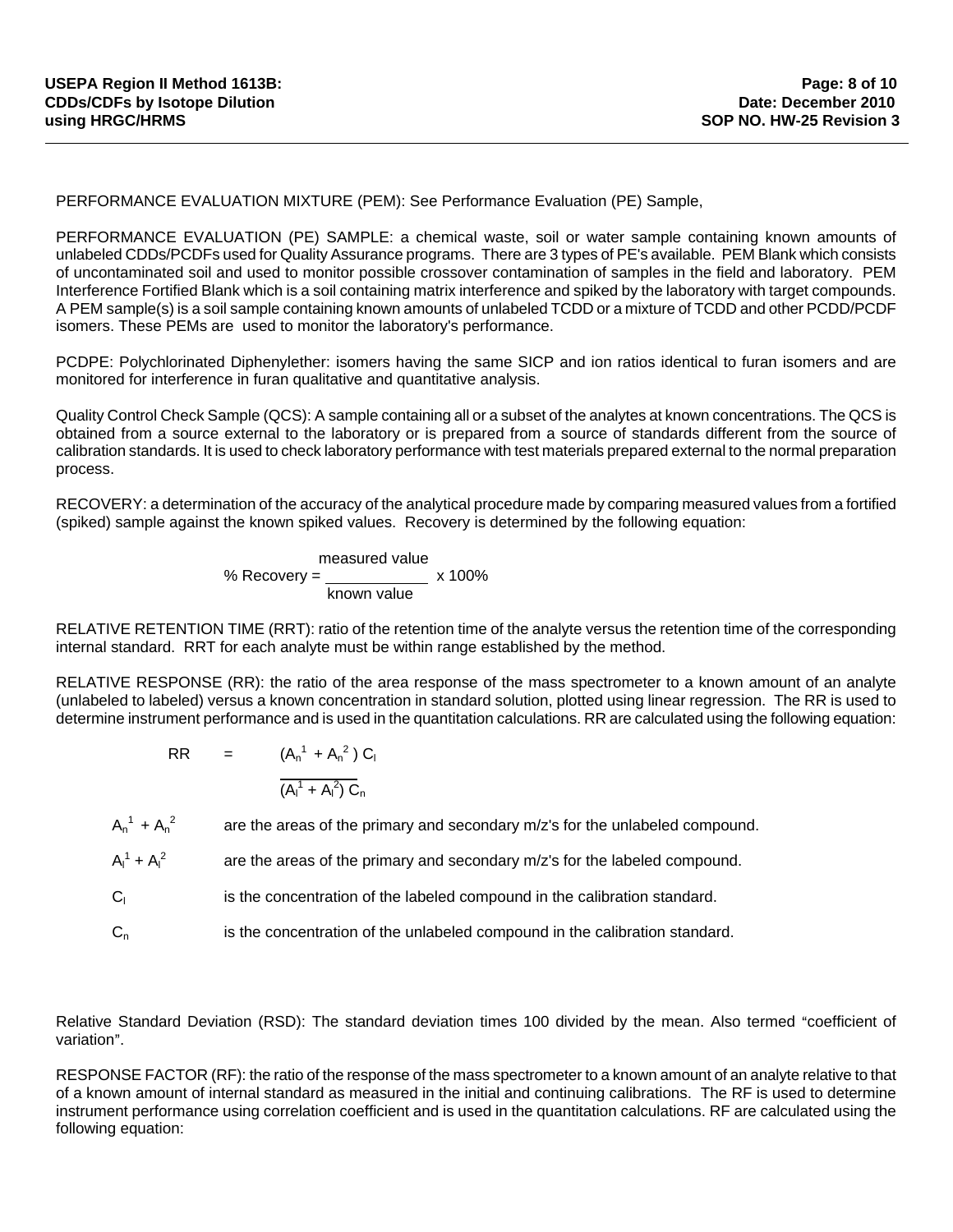RF =  $(A_s^1 + A_s^2) C_{is}$ L  $(A_{is}^1 + A_{is}^2) C_s$ 

 $A_s^1 + A_s^2$ are the areas of the primary and secondary m/z's for the compound to be calibrated.

 $A_{is}^1 + A_{is}^2$ are the areas of the primary and secondary m/z's for the internal standard.

 $C<sub>s</sub>$  is the concentration of the compound in the calibration standard.

 $C_{is}$  is the concentration of the internal standard.

RESOLUTION: the separation between peaks on a chromatogram. Resolution is calculated by dividing the height of the valley between the peaks by the peak height of the smaller peak being resolved, multiplied by 100.

RINSATE: a portion of the solvent that is used to rinse sampling equipment. The rinsate is later analyzed to demonstrate that samples were not contaminated during collection.

SAMPLE DELIVERY GROUP (SDG): a unit within a single case that is used to identify a group of samples for delivery. A SDG is a group of 20 or fewer samples within a case, received over a period of time up to 14 calendar days. Data from all samples in a SDG are due concurrently. A SDG is defined by one of the following, whichever occurs first:

- Case: or
- o each 20 samples within a case; or
- $\bullet$  each 14 day calendar period during which samples in a case are received, beginning with receipt of the first sample in the case or SDG.

SELECTED ION MONITORING (SIM): a mass spectrometric technique whereby ions with predetermined mass/charge ratios (m/z) are monitored, as opposed to scanning MS procedures in which all m/z's between two limits are monitored.

SICP: A plot of ion abundance versus time for each ion which provides the retention time, peak area and height. This information is used for identification and quantitation of target analyte.

SIGNAL TO NOISE (S/N) RATIO: the ratio of analyte signal to random background signal. To determine the ratio, display each characteristic ion using a window 100 scans wide, and draw a base line from the lowest point in the 100 scan window. The noise is defined as the height of the largest signal (excluding signal due to CDDs/PCDFs or other chemicals) within the 100 scan window. The signal is defined as the height of the PCDD/PCDF peak. If the data system determines the ratio, the Contractor shall demonstrate comparability between the above criteria and the automated S/N determination. Chemical noise is left to the judgement of the analyst.

2,3,7,8 SUBSTITUTED ANALYTES: analytes whose structure has other positions as well as the 2,3,7,8 positions.

TOXICITY EQUIVALENCY FACTOR (TEF): a method of converting concentrations of CDDs/PCDFs to an equivalent concentration of 2,3,7,8-TCDD to obtain an estimation of the toxicity of the entire sample. The concentrations can be found on Form I PCDD-2 in the DFLM01.1 Statement of Work for Dioxin Analysis.

TRAFFIC REPORT (TR): (may also be called Field Chain of Custody), a sample identification form filled out by the sampler, which accompanies the sample during shipment to the laboratory and documents sample condition and receipt by the laboratory.

TWELVE HOUR TIME PERIOD: the 12 hour time period begins with the injection of the CS3 solution on the DB-5 (or equivalent) column or the injection of the column performance solution on the SP-2331 (or equivalent) column. The 12 hour period continues until 12:00 hours have elapsed according to the system clock. To be included in a given 12-hour time period,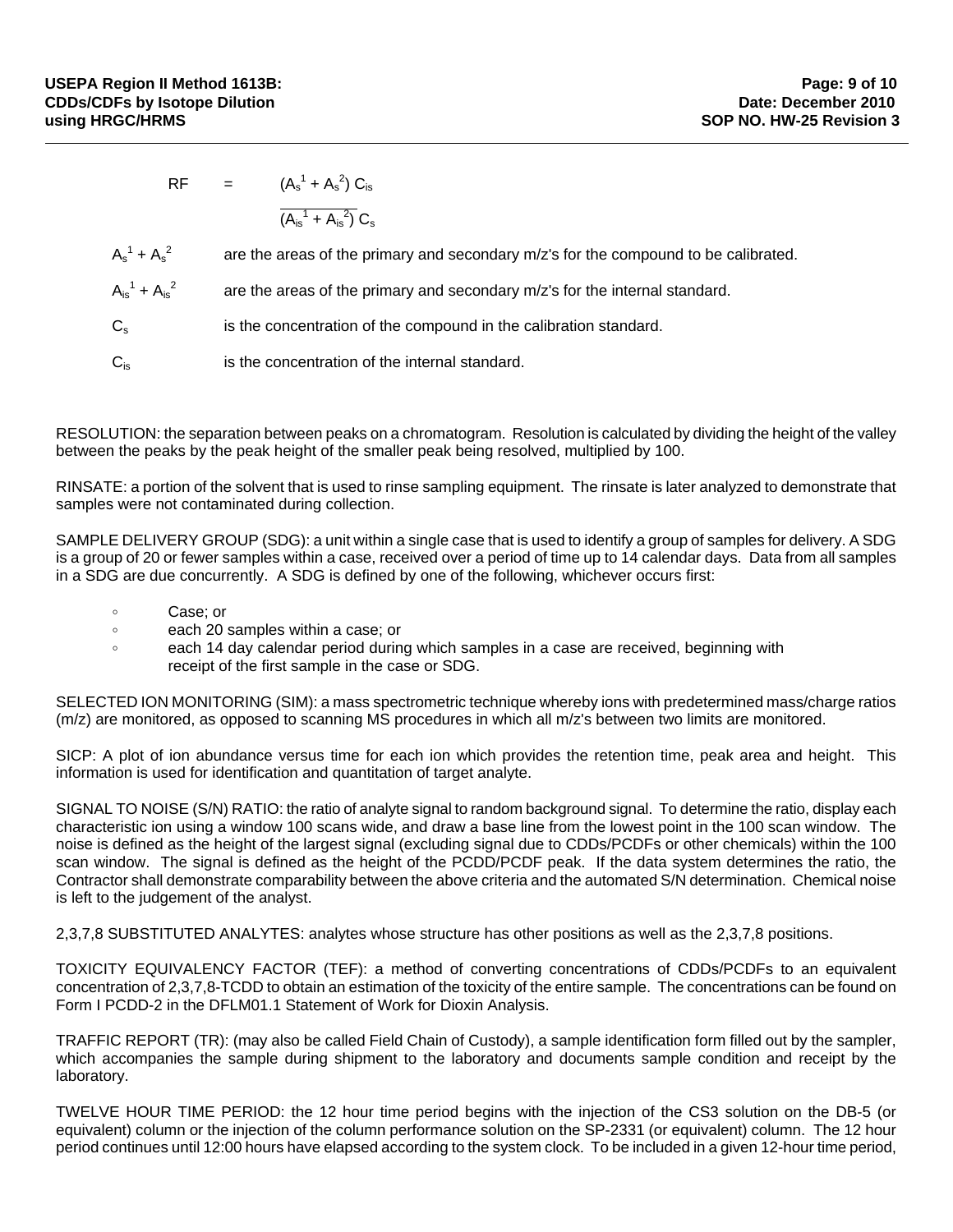a sample or standard must be injected with 12:00 hours of the CS3 solution or the column performance solution.

UNLABEL ANALYTE: target compound that has not been isotopically altered.

VALIDATED TIME OF SAMPLE RECEIPT (VTSR): the date on which a sample is received at the Contractor's facility, as recorded on the shipper's delivery receipt and sample traffic report.

WINDOW DEFINING MIXTURE (WDM): a mixture containing the first and last eluting isomer for each congener. The retention time for each first and last eluting isomer establishes the retention time window for each congener. All analytes in the standards (calibrations, internal standards, recovery standards, Clean-up standard) and identified analytes in samples must have a reported retention time within the established window. It is analyzed before any calibration standard, at the beginning of each 12 hour time period or when there is a shift greater than 10 seconds between retention time of recovery standards in standards or any analysis from retention time in recent calibration verification.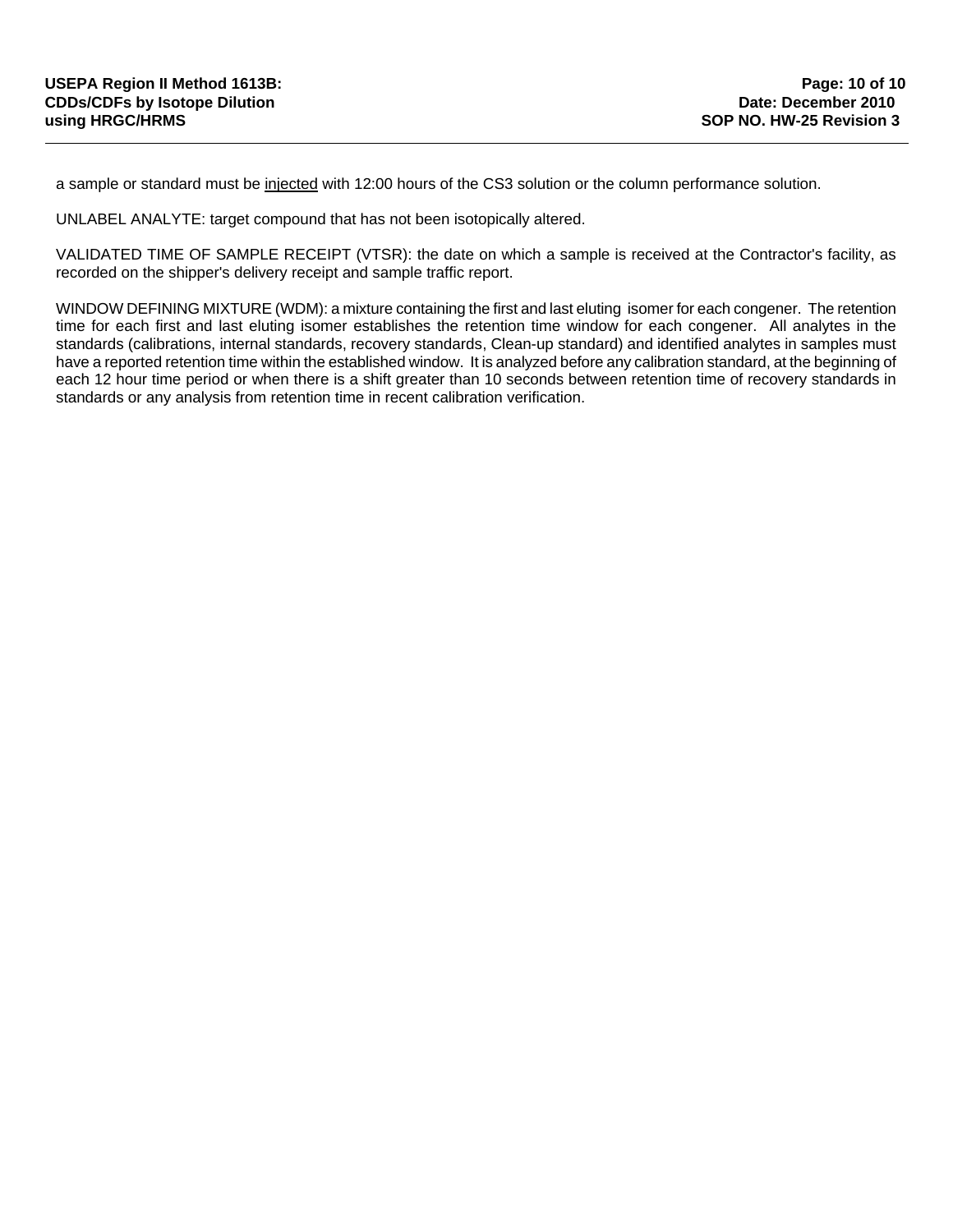### **YES NO N/A**

### PACKAGE COMPLETENESS AND DELIVERABLES

| $\sim$ $\sim$ $\sim$<br><b>JIVIK</b><br>w<br>- | . .<br>∼<br>– |  |
|------------------------------------------------|---------------|--|
| <b>SITE</b>                                    |               |  |

#### **l.0 Data Completeness and Deliverables**

- 1.1 Does the Traffic Report or Field Chain of Custody list all samples? [10] [10] 2000 [10] 2000
- 1.2 Is the Case Narrative present?
- 1.3 Are the Case Number and SDG numbers contained in the case narrative? [10] [10] [10] \_\_\_ 1
- 1.4 Do the Traffic Reports, Field Chain of Custody or Lab Case Narrative indicate problems with sample receipt, sample condition, analytical problems, or other comments affecting the quality of the data?  $\Box$
- ACTION: Use professional judgement to evaluate the effect of the noted problems on the quality of the data.
- ACTION: As per region II requirements, if any sample analyzed as a soil, contains 50% to 90% water, all data shall be flagged as estimated "J". If a soil sample Contains more than 90% water, then qualify positive hits "J", and non detects "UJ".
- ACTION: If sample cooler temperature was greater than 10 C, then flag all positive hits "J" And non detects "UJ".

### **2.0 Reporting Requirements and Deliverables**

- 2.1 All deliverables must be clearly labeled with the Case number and the associated sample/traffic number. Missing or illegible or incorrectly labeled items must be identified. The Project Officer must immediately be contacted and requested to ask laboratory to submit the missing or incorrect items.
- 2.2 The following forms were taken from the CLP SOW, DFLM01.1 and should be specified in the Project Plan. Laboratories will not always use the exact CLP format for the forms. A comparison of CLP forms must be made against the Laboratory's version. Some information may not be found on the exact form as the CLP version but may be located on another form. As long as the information is present and accessible, it is not a problem. Are these forms (CLP or lab's version) present?

| a. Sample Data Summary (Form I CDD-1)                                                                 |  |
|-------------------------------------------------------------------------------------------------------|--|
| b. CDD/CDF Toxicity Equivalency Factor (Form I, CDD-2)                                                |  |
| c. Second Column Confirmation Summary (Form I, CDD-3)                                                 |  |
| d. Total Homologue Concentration Summary (Form II CDD)                                                |  |
| e. CDD/CDF Spiked Sample Summary (Form III CDD-1)                                                     |  |
| f. CDD/CDF Duplicate Sample Summary (Form III CDD-2)<br>g. CDD/CDF Method Blank Summary (Form IV-CDD) |  |
|                                                                                                       |  |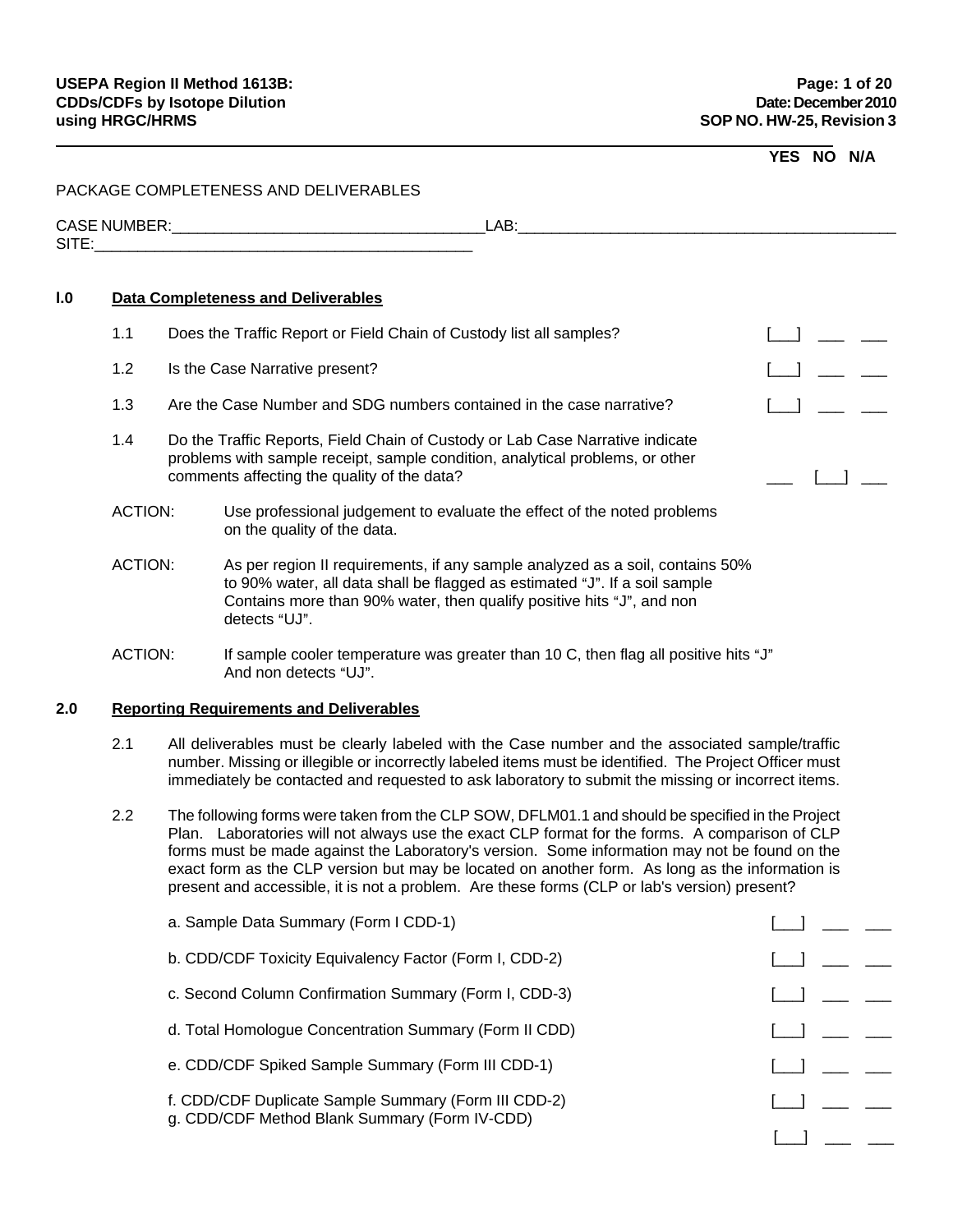|                |    |                                                                                                                                                                                                                                                                                                                                                                                                | YES NO N/A |  |
|----------------|----|------------------------------------------------------------------------------------------------------------------------------------------------------------------------------------------------------------------------------------------------------------------------------------------------------------------------------------------------------------------------------------------------|------------|--|
|                |    | h. CDD/CDF Window Defining Mix Summary (Form V-CDD-1)                                                                                                                                                                                                                                                                                                                                          |            |  |
|                |    | I. Chromatographic Resolution Summary (Form V CDD-2)                                                                                                                                                                                                                                                                                                                                           |            |  |
|                |    | j. CDD/CDF Analytical Sequence Summary (Form V CDD-3)                                                                                                                                                                                                                                                                                                                                          |            |  |
|                |    | k. Initial Calibration (Form VI, CDD-1, CDD-2)                                                                                                                                                                                                                                                                                                                                                 |            |  |
|                |    | I. Continuing Calibration (Form VII, CDD-1, Form VII, CDD-2)                                                                                                                                                                                                                                                                                                                                   |            |  |
| <b>ACTION:</b> |    | If forms are missing, contact the Project Officer to confirm which forms if any were<br>specified in the Project Plan. If the forms are required, inform the Project Officer or<br>obtain written permission to contact the lab for explanation/resubmittal. If the lab<br>cannot provide missing deliverables, assess the effect on the validity of the data.<br>Note in the Data Assessment. |            |  |
| 2.3            |    | <b>GC/MS Displays</b><br>Are the following GC/MS displays present?                                                                                                                                                                                                                                                                                                                             |            |  |
|                | a. | Standard and sample SIM chromatograms. SIM and TIC chromatograms must<br>list date and time of analysis; the file name; sample number; and<br>instrument I.D. number                                                                                                                                                                                                                           |            |  |
|                | b. | Percent peak resolution valley                                                                                                                                                                                                                                                                                                                                                                 |            |  |
|                | c. | Window Defining Mixture raw data                                                                                                                                                                                                                                                                                                                                                               |            |  |
|                | d. | SIM mass chromatograms must display quantitation ion, confirmation ion,<br>and polychlorinated diphenylether ion, where applicable.                                                                                                                                                                                                                                                            |            |  |
|                | е. | Integrated area and peak height must be listed for all peaks 2.5 times above<br>background                                                                                                                                                                                                                                                                                                     |            |  |
| <b>ACTION:</b> |    | If deliverables are missing, contact the Project Officer to<br>explanation/resubmittals or obtain written permission to contact the lab for<br>explanation/resubmittal. If the lab cannot provide missing deliverables, assess the<br>effect on the validity of the data. Note in the Data Assessment.                                                                                         | request    |  |
| 2.4            |    | Are the following Chain of Custody Records and in-house Laboratory Control Documents present?                                                                                                                                                                                                                                                                                                  |            |  |
|                | a. | Chain of Custody Records                                                                                                                                                                                                                                                                                                                                                                       |            |  |
|                | b. | Sample Shipment Records                                                                                                                                                                                                                                                                                                                                                                        |            |  |
|                | c. | Sample log-in sheets                                                                                                                                                                                                                                                                                                                                                                           |            |  |
|                | d. | GC/MS Standard and Sample Run Log in chronological order                                                                                                                                                                                                                                                                                                                                       |            |  |
|                | е. | Sample Extraction Log                                                                                                                                                                                                                                                                                                                                                                          |            |  |
| <b>ACTION:</b> |    | deliverables are missing,<br>contact the Project Officer<br>If<br>request<br>to                                                                                                                                                                                                                                                                                                                |            |  |

explanation/resubmittals or obtain written permission to contact the lab for explanation/resubmittal. If the lab cannot provide missing deliverables, assess the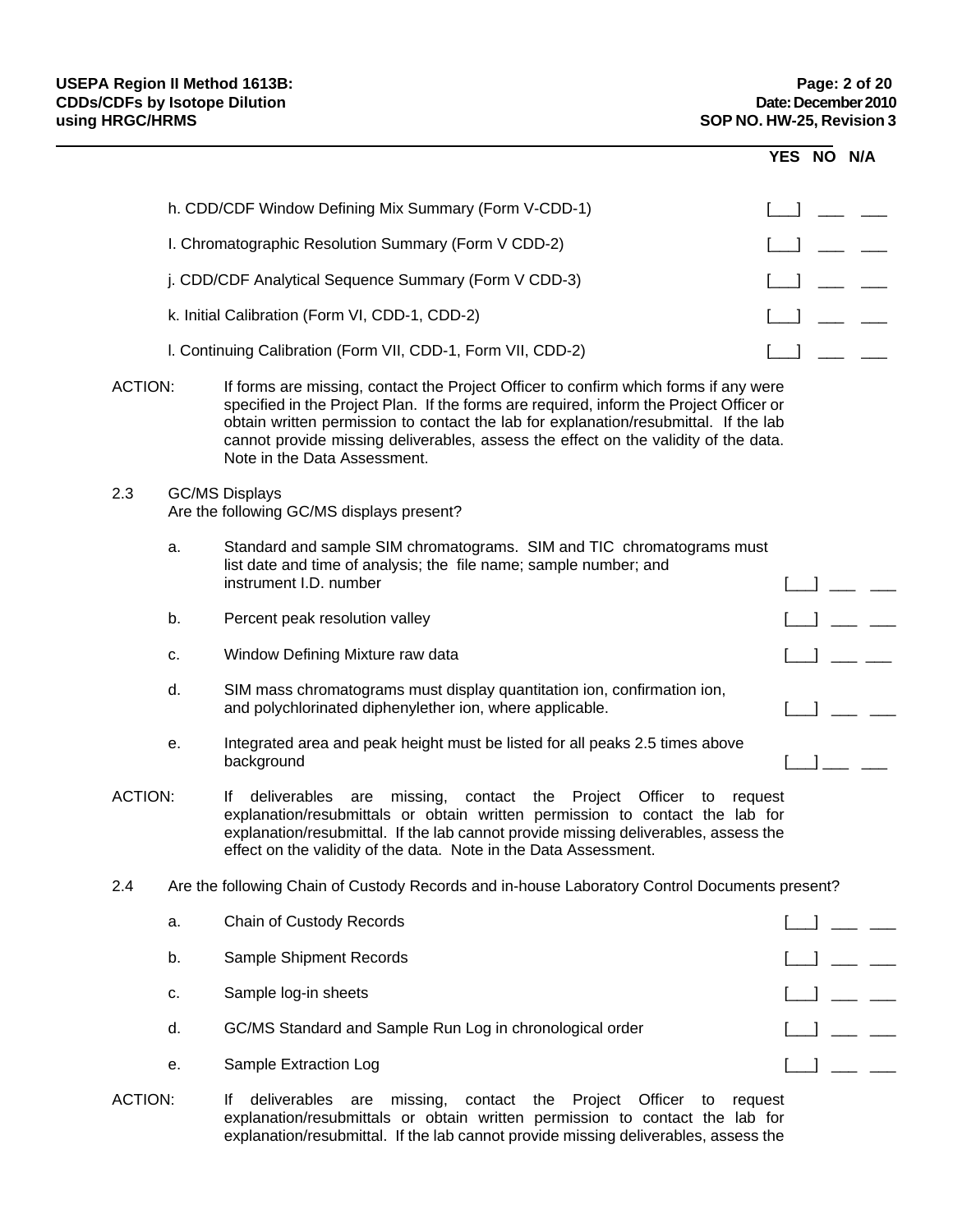|     |                |                      |                                                                                                                                                                                                                                                                                                                                                                                                                                                                                                  | YES NO N/A |  |  |
|-----|----------------|----------------------|--------------------------------------------------------------------------------------------------------------------------------------------------------------------------------------------------------------------------------------------------------------------------------------------------------------------------------------------------------------------------------------------------------------------------------------------------------------------------------------------------|------------|--|--|
|     |                |                      | effect on the validity of the data. Note in the Data Assessment.                                                                                                                                                                                                                                                                                                                                                                                                                                 |            |  |  |
|     | 2.5            |                      | Was the sample data package paginated and one sided?                                                                                                                                                                                                                                                                                                                                                                                                                                             |            |  |  |
|     | <b>ACTION:</b> |                      | If no, document difficulties of reviewing data caused by lack of pagination in Data<br>Assessment.                                                                                                                                                                                                                                                                                                                                                                                               |            |  |  |
| 3.0 |                | <b>Holding Times</b> |                                                                                                                                                                                                                                                                                                                                                                                                                                                                                                  |            |  |  |
|     | 3.1            |                      | Have samples been analyzed within proper holding times?                                                                                                                                                                                                                                                                                                                                                                                                                                          |            |  |  |
|     |                | a.                   | For aqueous samples, 30 days from VTSR to extraction?                                                                                                                                                                                                                                                                                                                                                                                                                                            |            |  |  |
|     |                | b.                   | For soil/sediment samples, 30 days from VTSR to extraction?                                                                                                                                                                                                                                                                                                                                                                                                                                      |            |  |  |
|     |                | c.                   | For fish and tissue samples, one (1) year from VTSR to extraction?                                                                                                                                                                                                                                                                                                                                                                                                                               |            |  |  |
|     | ACTION:        | d.                   | For all samples 45 days from time of extraction to time of analysis?<br>If holding times are exceeded, flag all positive hits as estimated ("J"), and non-<br>detects<br>as estimated "UJ". Holding time criteria do not apply to PE samples.<br>If holding times are grossly exceeded (e.g. by greater than two times the specified<br>Technical holding times), either on the first analysis or upon reanalysis, flag positive<br>hits as estimated "J", and flag non-detects as unusable "R". |            |  |  |

Note: The data reviewer must note whether or not technical and contractual holding times were met**.**

#### **4.0 Instrument Performance**

4.1 Mass Calibration - Mass calibration of the MS must be performed prior to analyzing calibration solutions, blanks, samples, and QC samples. A static resolving power of at least 10,000 (10% valley definition) must be demonstrated at appropriate masses before any analysis is performed. Static resolving power checks must be performed at the beginning and at the end of each 12 hour period of operation. Include in the narrative, minimum required resolving power of 10000 was obtained for perfluorokerosene (PFK) ion 380.9760. This is done by first measuring peak width at 5% of the maximum. This should not exceed 100 ppm, i.e., it should not exceed 0.038, for ion 380.9760. Resolving power, then is calculated using the formula,

Resolving Power =  $m/\Delta m$  = 380.9760/0.038 = 10025.

NOTE: The mass calibration is generally not reported. Improper mass calibration may be detected by examining ion abundance ratios for initial and continuing calibration standards. If the mass calibration is not properly performed, the standards will not have ion abundance ratios within criteria.

#### 4.2 Window Defining Solution/ Isomer Specificity Test Standards

The Window Defining Solution must contain the first and the last isomers of each homologue CDD/CDF, (the labeled and internal standards are optional). The solution also should contain a series of other TCDD analytes for the purpose of documenting the chromatographic resolution.

4.2.1 For analyses on a DB-5 (or equivalent) GC column, the chromatographic resolution is evaluated by the analysis of Isomer Specificity Test Standards at the beginning of every 12 hour period. Was this performed accordingly?  $\begin{array}{ccc} & & \end{array}$  [\_\_] \_ \_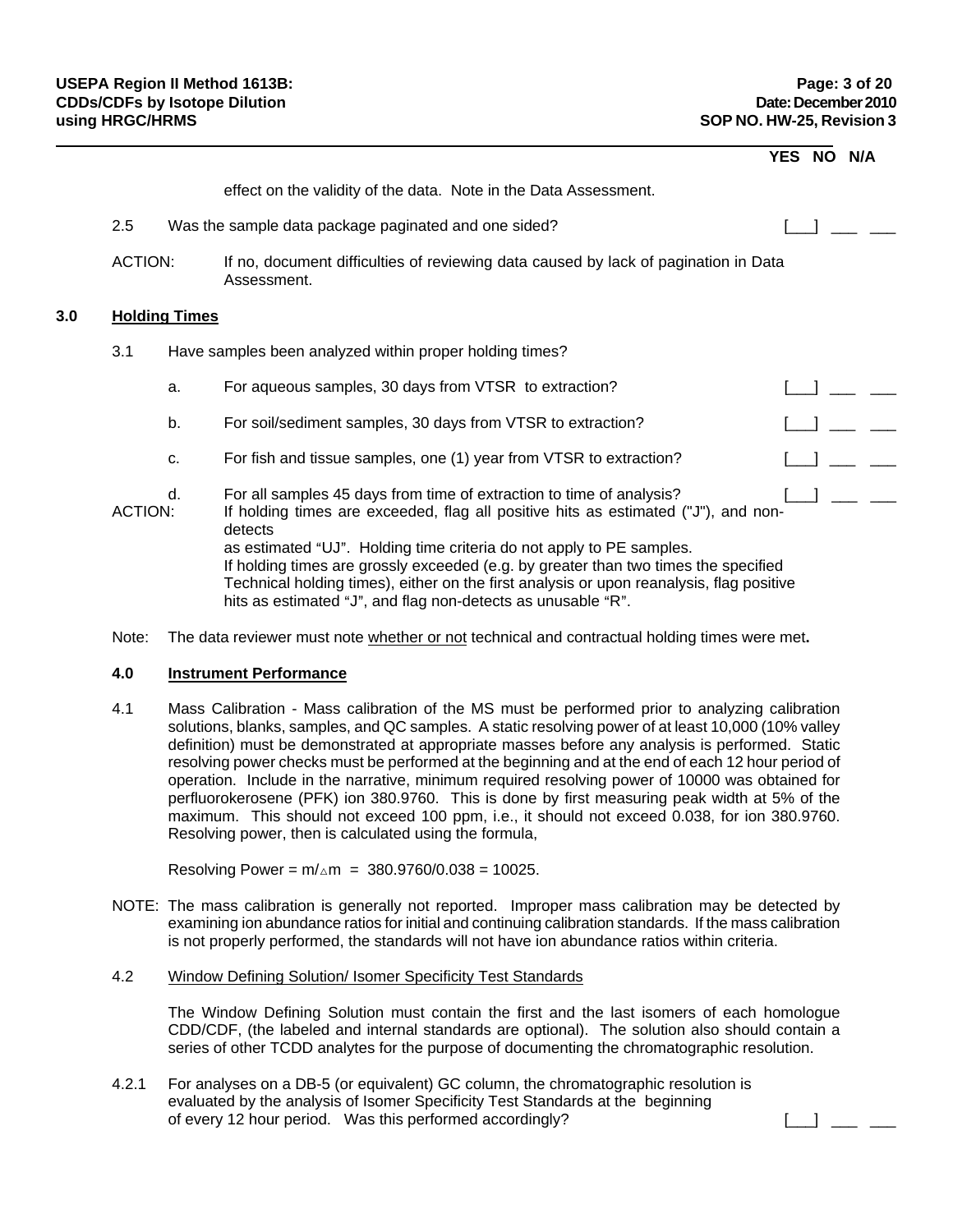|     |                |    |                                                                                                                                                                                                                                                                                                                                                                                                                                                                                               | YES NO | N/A |
|-----|----------------|----|-----------------------------------------------------------------------------------------------------------------------------------------------------------------------------------------------------------------------------------------------------------------------------------------------------------------------------------------------------------------------------------------------------------------------------------------------------------------------------------------------|--------|-----|
|     | <b>ACTION:</b> |    | If the Isomer Specificity Test Standards was not analyzed at the required frequency,<br>use professional judgement to determine the effect on the quality of the data.<br>Document in Data Assessment under contract non-compliance.                                                                                                                                                                                                                                                          |        |     |
|     | 4.2.2          |    | Were all peaks labeled and identified on the Selected Ion Current Profiles (SICPs)?                                                                                                                                                                                                                                                                                                                                                                                                           |        |     |
|     | 4.2.3          |    | Did the absolute retention time of the internal standards ${}^{13}C_{12}$ -1,2,3,4-TCDD<br>exceed 25.0 minutes on the DB-5 column and 15.0 minutes on the DB-225 column?<br>(Method 1613B, Section 10.2.4)                                                                                                                                                                                                                                                                                    |        |     |
|     | 4.2.4          |    | Are the relative retention times of native and labeled CDD's and CDF's within<br>the limits given in Table 2 of the method. (Method 1613B, Section 15.4.1.2)                                                                                                                                                                                                                                                                                                                                  |        |     |
|     | <b>ACTION:</b> |    | If no for sections 4.2.2, 4.2.3 and 4.2.4, assess the effect on the validity of<br>the data. Note in the Data Assessment.                                                                                                                                                                                                                                                                                                                                                                     |        |     |
|     | 4.2.5          |    | For DB-5 or equivalent, (Method 1613B, Section 15.4.2.2) the peak separation between the<br>unlabeled 2,3,7,8-TCDD and the peaks representing any other TCDD analyte shall be resolved with a<br>valley of $\leq$ 25 percent.                                                                                                                                                                                                                                                                 |        |     |
|     |                |    | Was this criteria met?                                                                                                                                                                                                                                                                                                                                                                                                                                                                        |        |     |
|     |                |    | % Valley = $(x/y)$ x (100)                                                                                                                                                                                                                                                                                                                                                                                                                                                                    |        |     |
|     |                |    | $Y =$ The peak height of 2,3,7,8-TCDD analyte                                                                                                                                                                                                                                                                                                                                                                                                                                                 |        |     |
|     |                |    | $X =$ The distance from the baseline to the bottom of the valley between the adjacent peaks.                                                                                                                                                                                                                                                                                                                                                                                                  |        |     |
|     | <b>ACTION:</b> |    | If the percent valley criteria are not met, qualify all positive data "J". Do not qualify<br>non-detects.                                                                                                                                                                                                                                                                                                                                                                                     |        |     |
|     | 4.2.6          |    | Is the last eluting tetra chlorinated congener (1,2,8,9-TCDD) and the first eluting penta chlorinated<br>congener (1,3,4,6,8-PeCDF) separated properly, since they elute within 15 seconds of each other?                                                                                                                                                                                                                                                                                     |        |     |
|     | <b>ACTION:</b> |    | If one of the congener is missing, report that in the Data Assessment.                                                                                                                                                                                                                                                                                                                                                                                                                        |        |     |
| 5.0 |                |    | <b>Initial 5-Point Calibration</b>                                                                                                                                                                                                                                                                                                                                                                                                                                                            |        |     |
|     |                |    | The initial calibration standard solutions (CS1-CS5) must be analyzed prior to any sample analysis. However,<br>initial calibration should be analyzed when the CS3 Calibration Verification (VER) or Isomer Specificity Test<br>Standard do not meet performance criteria. The initial calibration standards must be analyzed on the same<br>instrument using the same GC/MS conditions that were used to analyze the Window Defining Solution and<br>the Isomer Specificity Test Standards. |        |     |
|     |                |    | Was the initial calibration performed at the frequency specified above?                                                                                                                                                                                                                                                                                                                                                                                                                       |        |     |
|     | 5.1            |    | The method allows the Laboratory to perform quantitative analysis by isotope dilution and internal<br>standard, or to combine calibration solutions.                                                                                                                                                                                                                                                                                                                                          |        |     |
|     |                | 1. | Isotope Dilution: performed for the fifteen 2,3,7,8-substituted CDDs and CDFs unlabeled<br>analytes with labeled analytes added to the samples prior to extraction and for 1,2,3,7,8,9-<br>HXCDD and OCDF (see sections 5.2.8 and 5.2.9). The relative response (RR) is calculated                                                                                                                                                                                                            |        |     |
|     |                |    | and the percent coefficient of variation must be 20% over the 5 point range (1613B sec.                                                                                                                                                                                                                                                                                                                                                                                                       |        |     |

10.5.4) to use the average relative response for quantitation, otherwise a calibration curve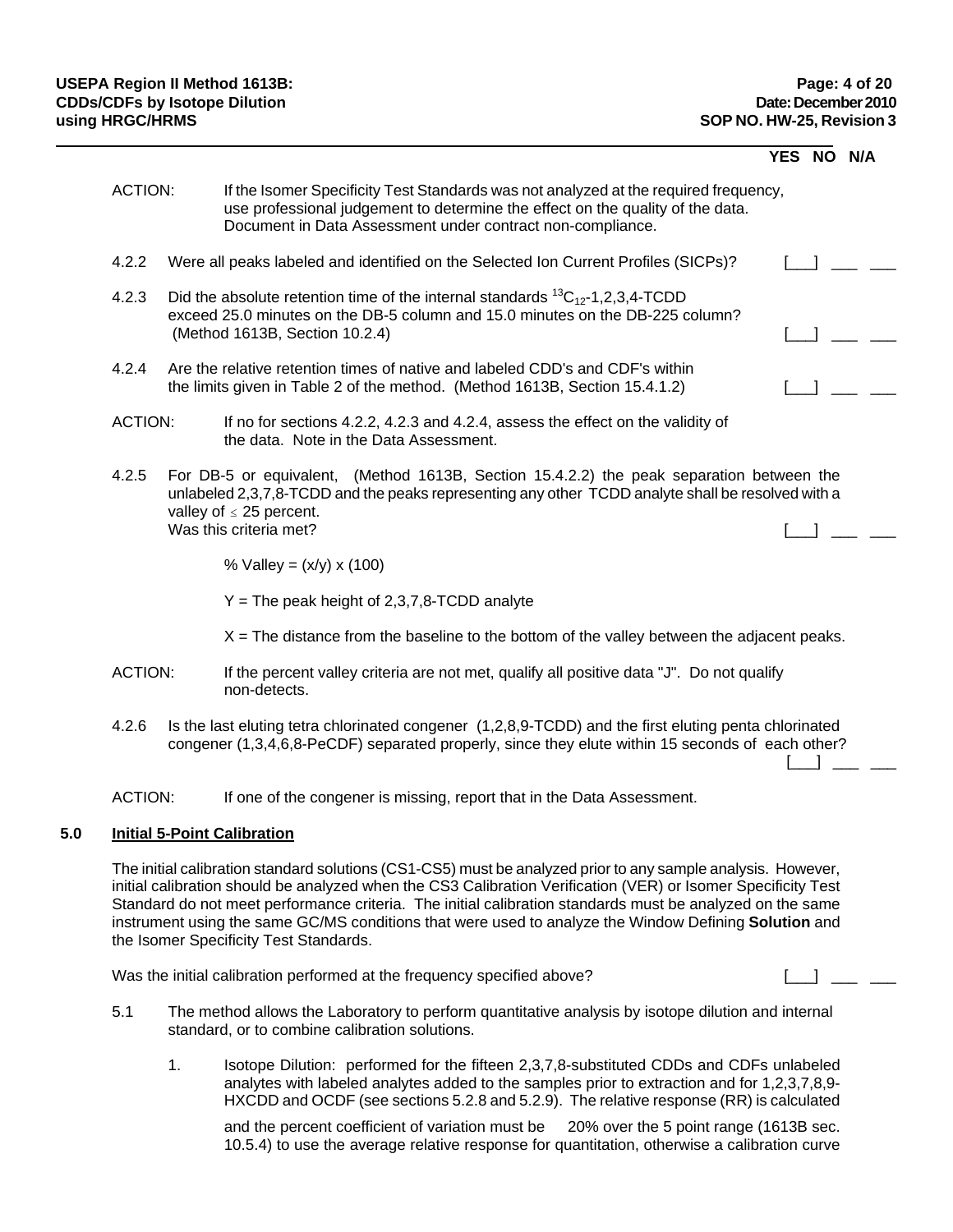### **YES NO N/A**

must be used..

- 2. Calibration by Internal Standard: performed for non-2,3,7,8 substituted compounds having no labeled analytes in this method and for measurement of labeled compounds for intra laboratory statistics.. The response factor (RF) is calculated and the percent coefficient of variation must be 35% over the 5 point range (1613B sec. 10.6.3) to use the average response factor for quantitation, otherwise a calibration curve must be used.
- 3. Combined Calibration: performed by using solutions containing unlabeled, labeled compounds and internal standards. The requirements of each of the above methods are used. This method allows the laboratory to produce a single set of curves for isotope dilution and internal standard method.
- 5.1.1 The following MS/DS conditions must be used:
- 5.1.1.1 Mass calibration as per Section 4.1? [\_\_\_] \_\_\_ \_\_\_
- 5.1.1.2 Were SIM data acquired for each of the ions listed in Table 8, including interfering ions? (see analytical method)
- 5.2 Were the following GC criteria met?
- 5.2.1 The chromatographic resolution between the 2,3,7,8-TCDD and the peaks representing any other unlabeled TCDD isomers must be resolved with a valley of  $\leq 25$  percent on the primary analysis (DB-5) column (1613B sec.  $15.4.2.2$ ).
- 5.2.2 The chromatographic resolution between the 2,3,7,8-TCDF and the peaks representing any other unlabeled TCDF isomers must be resolved with a valley of  $\leq$  25 percent on the confirmation (DB-225 or SP2330) analysis column.  $\begin{bmatrix} 0 & 1 \\ 0 & 1 \end{bmatrix}$  and  $\begin{bmatrix} 0 & 1 \\ -1 & 1 \end{bmatrix}$  and  $\begin{bmatrix} 0 & 1 \\ -1 & 1 \end{bmatrix}$  and  $\begin{bmatrix} 0 & 1 \\ -1 & 1 \end{bmatrix}$  and  $\begin{bmatrix} 0 & 1 \\ -1 & 1 \end{bmatrix}$  and  $\begin{bmatrix} 0 & 1 \\ -1 & 1 \end{b$
- 5.2.3 For all calibration solutions, the relative retention time of peaks representing an unlabeled 2,3,7,8- substituted CDD or CDF must be within the limits given in table 2 of the Method. The retention times of the peaks representing non-2,3,7,8- substituted CDD or CDF's must fall within the retention time windows established by the Window Defining Solution. In addition, the absolute retention times of internal standards,  ${}^{13}C_{12}1,2,3,4$ -TCDD and  ${}^{13}C_{12}1,2,3,7,8,9$ -HxCDD shall not change by more than 15 seconds between the CS3 analysis and the analysis of any other standard.  $\Box$   $\Box$   $\Box$   $\Box$
- 5.2.4 Are the two SIM ions for each homolog must maximize simultaneously and within 2 seconds of the corresponding labeled analyte ions?(1613B sec. 16.1)  $\begin{bmatrix} \begin{bmatrix} 1 \\ 1 \end{bmatrix} \end{bmatrix}$
- 5.2.5 The relative ion abundance criteria for CDDs/CDFs listed in Table 9 (see analytical method) must be met.  $\begin{bmatrix} \phantom{-} \end{bmatrix}$
- 5.2.6 For all calibration solutions the signal to noise ratio (S/N) for the GC signal present in every SICP, including the ones for the labeled standards must be  $\geq 10$ .
- 5.2.7 The percent relative standard deviations (% RSD) for the mean response factors (RRF) from the 17 unlabeled standards must be  $\leq$  20%, and those for the 15 labeled reference compounds must be  $\leq$  35%.
- 5.2.8 Labeled analyte 1,2,3,7,8,9-HxCDD is used as an internal standard in this method, and can not be used to quantitate corresponding unlabeled analyte. The unlabeled 1,2,3,7,8,9-HxCDD must be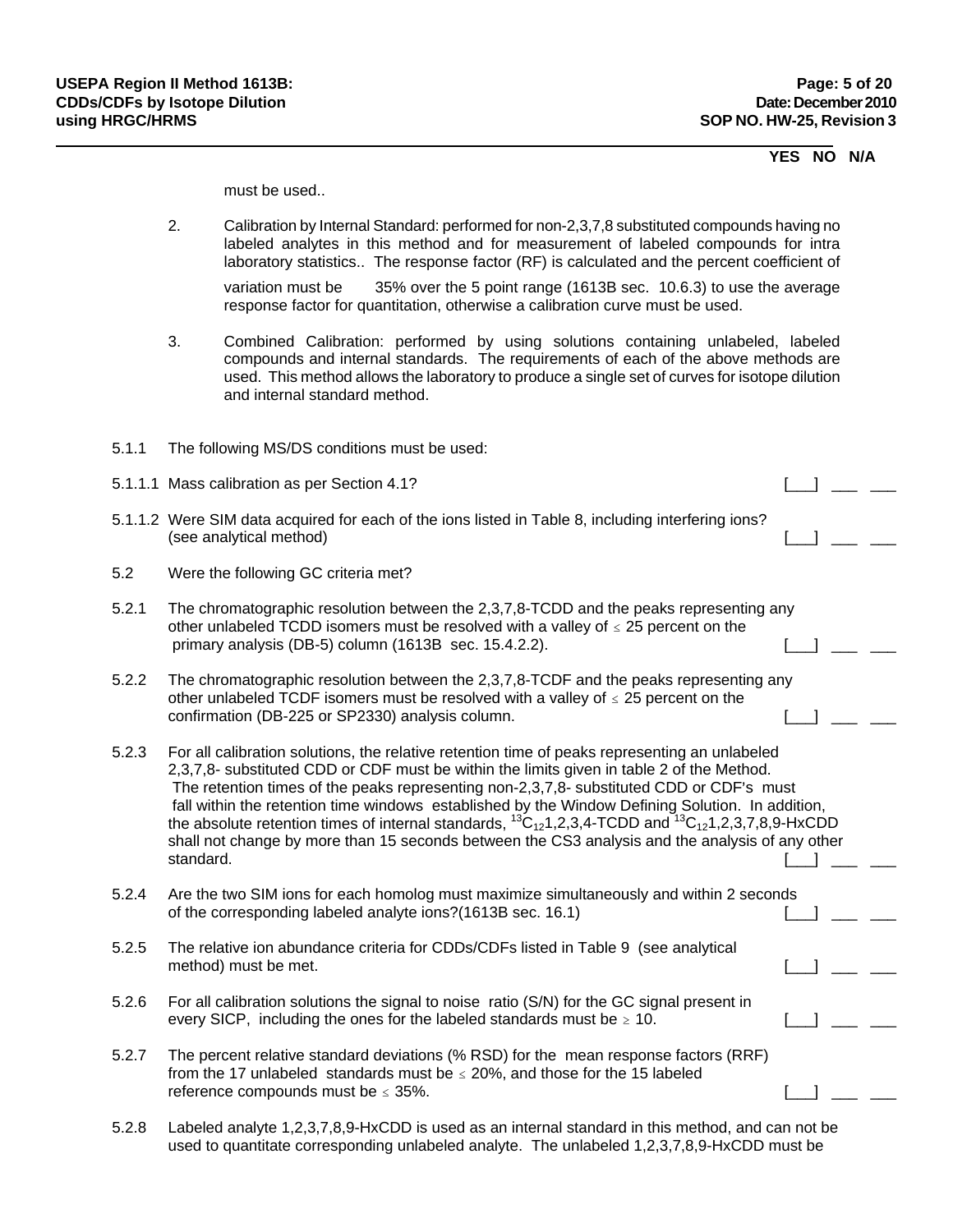### **YES NO N/A**

quantitated using the average of the responses of the labeled analytes of 1,2,3,4,7,8-HxCDD and 1,2,3,6,7,8-HxCDD. The concentration of the unlabeled 1,2,3,7,8,9-HxCDD is corrected for the average recovery of the other HxCDD's. Was the unlabeled 1,2,3,7,8,9-HxCDD quantitated correctly?  $\Box$   $\Box$   $\Box$   $\Box$ 

5.2.9 The labeled analog of OCDF is not added to the sample because of a potential interference. Unlabeled OCDF is quantitated against the labeled OCDD. The concentration of the unlabeled OCDF is corrected for the recovery of the labeled OCDD. Was the unlabeled OCDF correctly quantitated against the labeled OCDD.  $\begin{bmatrix} \_ \_ \end{bmatrix}$ 

#### ACTION:

- 1. If mass calibration criteria as specified in Section 4.1 was not met, note in Data Assessment.
- 2. If the selected monitoring ions specified in Table 8 were not used for data acquisition, the lab must be contacted by the Project Officer for an explanation. If an incorrect ion was used, reject "R" all the associated data.
- 3. If the 25% percent valley for TCDD requirement was not met, quality positive data "J". Do not qualify non-detects. The tetra and penta (dioxins and furans) are affected. Heptas, Hexas and Octas are not affected.
- 4. If the ion abundance ratio for an analyte is outside the limits, flag the results for that analyte "R" (reject).
- 5. If the ion abundance ratio for an internal or labeled standard falls outside the QC limits flag the associated positive hits with "J". No effect on the non-detects.
- 6. If the signal to noise ratio (S/N) is below control limits, use professional judgement to determine quality of the data.
- 7. If the %RSD for each unlabeled analyte exceeds 20%, or the %RSD for each labeled analyte exceeds 35%, flag the associated sample positive results for that specific analyte as estimated ("J"). No effect on the non-detect data.
- 8. If 1,2,3,7,8,9-HxCDD was not calculated using the correct HxCDD response (average) factor, either manually recalculate the values for all standards and samples or contact Project Officer to request resubmittals from the laboratory.
- 9. If OCDF was not calculated using the correct response factor (OCDD), either manually recalculate the values for all standards and data or contact Project Officer to request resubmittals from the laboratory.
- 10. Non compliance of any other criteria specified above should be evaluated using professional judgement.
- 5.2.10 Spot check response factor calculations and ion ratios. Ensure that the correct quantitation ions for the unlabeled CDDs/CDFs and labeled standards were used. In addition, verify that the appropriate labeled standard was used for each analyte.

To recalculate the response factor, use the equation:

For target compounds (unlabeled analytes with corresponding labeled analytes):

 $RR = (A_{n1} + A_{n2}) \times Q_1$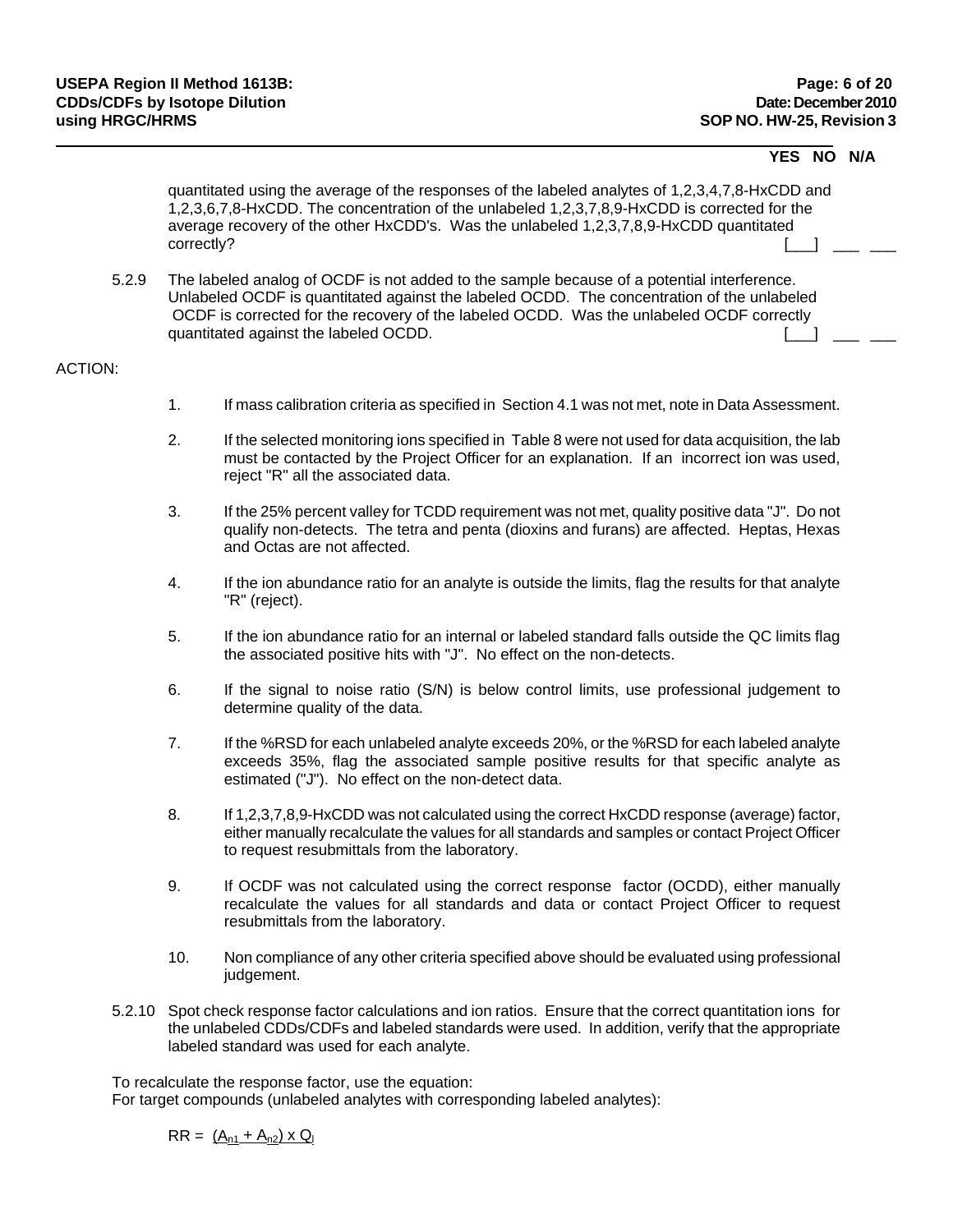## **YES NO N/A**

 $(A_{11} + A_{12})$  x  $Q_n$ 

For labeled analytes, Internal standards and cleanup standard listed in Table 6 of method 1613:

$$
RF = \frac{(A_{11} + A_{12}) \times Q_{1s}}{(A_{1s1} + A_{1s2}) \times Q_{1}}
$$

Note: There is only one  $m/z$  for  ${}^{37}Cl_42, 3, 7, 8$ -TCDD.

 $A_{n1}$  +  $A_{n2}$  = integrated areas of the two quantitation ions of analytes of interest. (Target analyte, unlabeled compounds)

 $A_{11} + A_{12}$  = integrated areas of the two quantitation ions of the appropriate labeled analytes compound.

 $A_{1s1}$  +  $A_{1s2}$ = integrated areas of the two quantitation ions of the appropriate internal standard.

- $Q_n$  = quantity of the unlabeled PCDD/PCDF analyte injected [pg]
- $Q_{\parallel}$  = quantity of the appropriate labeled analytes compound [pg]
- $Q<sub>is</sub>$  = quantity of the appropriate internal standard injected [pg]
- ACTION: If calculations were not performed correctly, notify the Project Officer to initiate resubmittals from the laboratory.

## **6.0 System and Laboratory Performance (Calibration Verification and Isomer Specificity Test Standard)**

At the beginning of a 12 hour shift during which analyses are performed, GC/MS system performance and calibration are verified for all unlabeled and labeled compounds. For these tests the calibration verification (VER) standard and the isomer specificity test standards shall be used to verify all performance criteria.

Only if the laboratory meets all performance criteria may samples, blanks, and precision and recovery standards be analyzed.

- 6.1 Calibration Verification
	- 6.1.1 Was the relative ion abundance for CDDs/CDFs listed in Table 9 of the analytical method met? (Method 1613B, Section 15.3.2) [\_\_\_] \_\_\_ \_\_\_
	- 6.1.2 Were the peaks representing each unlabeled and labeled compound in the verification standard present with signal to noise ratio (S/N) of > 10? (Method 1613B, Section 15.3.3) [\_\_\_] \_\_\_ \_\_\_
	- 6.1.3 For each compound, was the concentration within the limit in Table 6 of the method? (Method 1613B, Section 15.3.5)
	- 6.1.4 Were the absolute retention time of the internal standards  ${}^{13}C_{12}$ -1,2,3,4- TCDD and <sup>13</sup>C<sub>12</sub>1,2,3,7,8,9- HxCDD within  $\pm$  15 seconds of the retention times obtained during calibration? (Method 1613B, Section 15.4.1.1)
	- 6.1.5 Were the relative retention times of the unlabeled and labeled CDDs and CDFs within the limits given by Table 2 of the method? (Method 1613B, Section 15.4.2.2)

[\_\_\_] \_\_\_ \_\_\_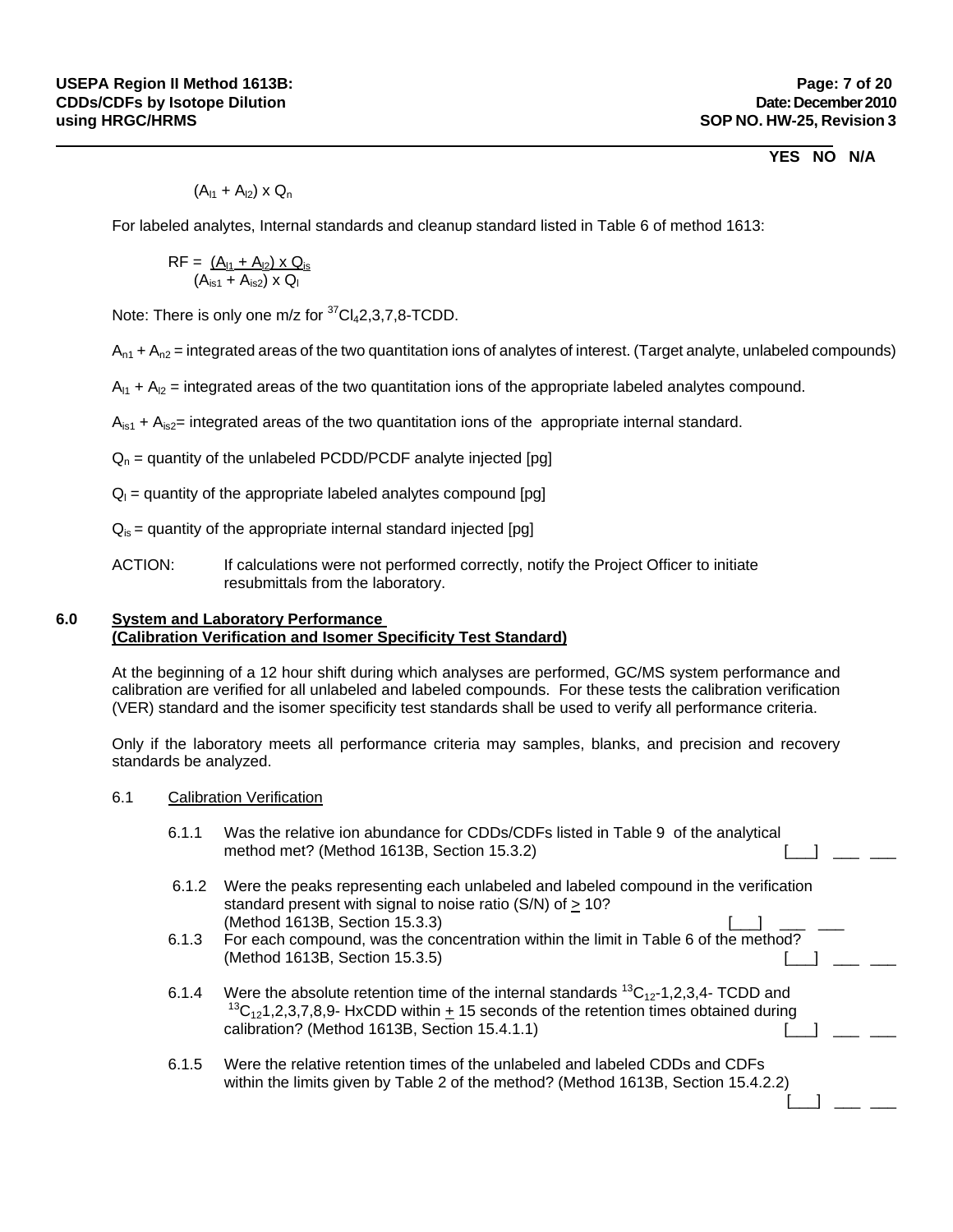## **YES NO N/A**

| 6.2 | <b>Isomer Specificity Test Standard</b> |
|-----|-----------------------------------------|
|     |                                         |

- 6.2.1 Was the chromatographic resolution between 2,3,7,8-TCDD and the peaks representing any other unlabeled TCDD isomers resolved with a valley of < 25 percent on the primary analysis (DB-5) column? (Method 1613**B**, Section **15**.4.2.2)
- 6.2 Was the chromatographic resolution between 2,3,7,8- TCDF and the peaks representing any other unlabeled TCDF isomers resolved with a valley of < 25 percent on the confirmation (DB-225 or SP2330) analysis.  $\begin{bmatrix} \begin{array}{c} \begin{array}{c} \end{array} \end{bmatrix} \end{bmatrix}$

[\_\_\_] \_\_\_ \_\_\_

#### ACTION:

- 1. If the ion abundance ratio for an analyte is outside the limits, flag the results for that analyte "R" (reject).
- 2. If the signal noise ratio (S/N) is below control limits, use professional judgement to determine the quality of the data.
- 3. If an analyte concentration fell outside the acceptance criteria listed in Table 6 of the method.
	- A. If the acceptance criteria for each unlabeled analyte and/or for each labeled analyte exceeds the range, flag the associated sample positive results for that specific analyte as estimated ("J"). No effect on the non-detect data.
	- B. If the acceptance criteria for each unlabeled analyte and/or for each labeled analyte is below the range, flag the associated sample positive results as well as nondetects for that specific analyte as estimated ("J").
	- C. If the acceptance criteria for each unlabeled analyte and/or for each labeled analyte is excessively below,  $\lt$  10% of the range, at the minimum, flag the associated sample positive results as well as non-detects for that specific analyte as estimated ("J"). However the validator may use professional judgement to accept or reject positive data and non-detects.
- 4. If the 25 percent valley for TCDD and TCDF requirement was not met, qualify positive data "J". Do not qualify non-detects. The tetras and pentas (dioxin and furans) are affected. Heptas, Hexas and Octas are not affected.
- 5. Non compliance of any other criteria specified above, in the method should be evaluated using professional judgement.
- 6.3 Spot check response factor calculations and ion ratios. Ensure that the correct quantitation ions for the unlabeled CDDs/CDFs and labeled standards were used. In addition, verify the appropriate labeled standard was used for each analyte.

### **7.0 Sample Data**

- NOTE: Any qualifications such as "J" applied to target compounds should be also applied to their associated total congeners concentration column.
- 7.l Were the following MS/DS conditions used?
- 7.1.1 SIM data were acquired for each of the ions listed in Table 8 (see analytical method)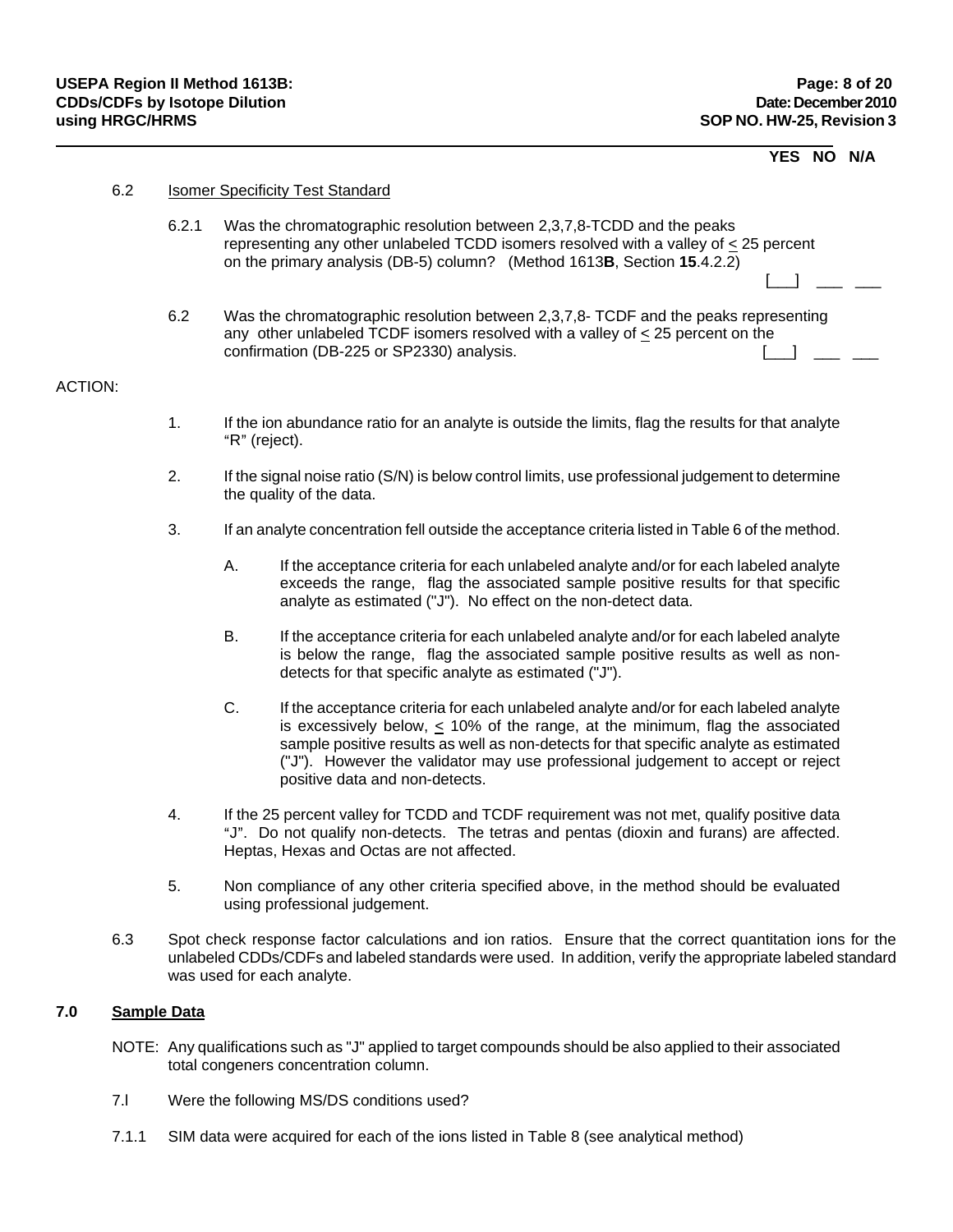|                |                                                                                                                                                                                                                                                                                                         | YES NO | N/A |
|----------------|---------------------------------------------------------------------------------------------------------------------------------------------------------------------------------------------------------------------------------------------------------------------------------------------------------|--------|-----|
|                | including diphenylether interfering ions.                                                                                                                                                                                                                                                               |        |     |
| 7.2            | Were the following identification criteria met?                                                                                                                                                                                                                                                         |        |     |
| 7.2.1          | For the 2,3,7,8 substituted analytes found present and the corresponding labeled<br>compound or internal standard in the sample extract, must show relative retention times<br>at the peak height within the limits given in Table 2. (Method 1613B, Section 16.4)                                      |        |     |
| 7.2.2          | For non-2,3,7,8 substituted compounds (tetra through octa) found present, the retention time<br>must be within the window established by the Window Defining Solution, for the<br>(Method 1613B, Section 16.4)<br>corresponding homologue                                                               |        |     |
| 7.2.3          | All specified ions listed in Table 8 for each isomer found present and the associated labeled<br>compounds must be present in the SICP. The two SIM ions for the analyte, the labeled<br>compound, and the internal standard must maximize simultaneously. $(± 2 sec.)$<br>(Method 1613B, Section 16.1) |        |     |
| 7.2.4          | The integrated ion current for each characteristic ion of the analyte identified as positive,<br>must be at least 2.5 times background noise and must not have saturated the detector.<br>(Method 1613B, Section 16.2)                                                                                  |        |     |
| 7.2.5          | The integrated ion current for the labeled compounds, internal standards, and cleanup<br>standard characteristic ions must be at least 10 times background noise. (Method 1613B,<br>Section 16.2)                                                                                                       |        |     |
| 7.2.6          | The relative ion abundance criteria for all CDDs/CDFs found present must be within                                                                                                                                                                                                                      |        |     |
|                | 10% of the ratio in the midpoint CS3 calibration<br>the limits of Table 9, or<br>or calibration verification (VER) whichever is most recent.                                                                                                                                                            |        |     |
| 7.2.7          | The relative retention time of the unlabeled 2,3,7,8-substituted PCDD or PCDF must be<br>within the limits given in Table 2 (Method 1613B, Section 16.4).                                                                                                                                               |        |     |
| 7.2.8          | The relative ion abundance criteria for the labeled compounds, cleanup, and internal<br>standard must be met (Table 9 - Method 1613B).                                                                                                                                                                  |        |     |
| 7.2.9          | The analyte concentration must be within the calibration range. If not, dilution should<br>have been made to bring the concentration within the calibration range. Was this criterion met?                                                                                                              |        |     |
|                | NOTE: The analytical method clearly states that samples containing analytes having concentrations<br>higher than 10 times the upper MCLs should be analyzed using a less sensitive, high<br>resolution GC/low resolution MS method.                                                                     |        |     |
|                | 7.2.10 The identification of a GC peak as a PCDF can only be made if no signal having a S/N<br>$\geq$ 2.5 is detected at the same time in the corresponding polychlorinated diphenylether<br>(PCDPE) channel. Was the above condition met?                                                              |        |     |
| <b>ACTION:</b> | If the selected monitoring ions specified in Table 3 were not used for data acquisition, the lab must be<br>1.<br>contacted by the Project Officer for an explanation. If an incorrect ion was used, reject "R" all the<br>associated data.                                                             |        |     |

 2. If the retention time of an analyte falls outside the retention time windows established by the associated Window Defining Mixture take the following action: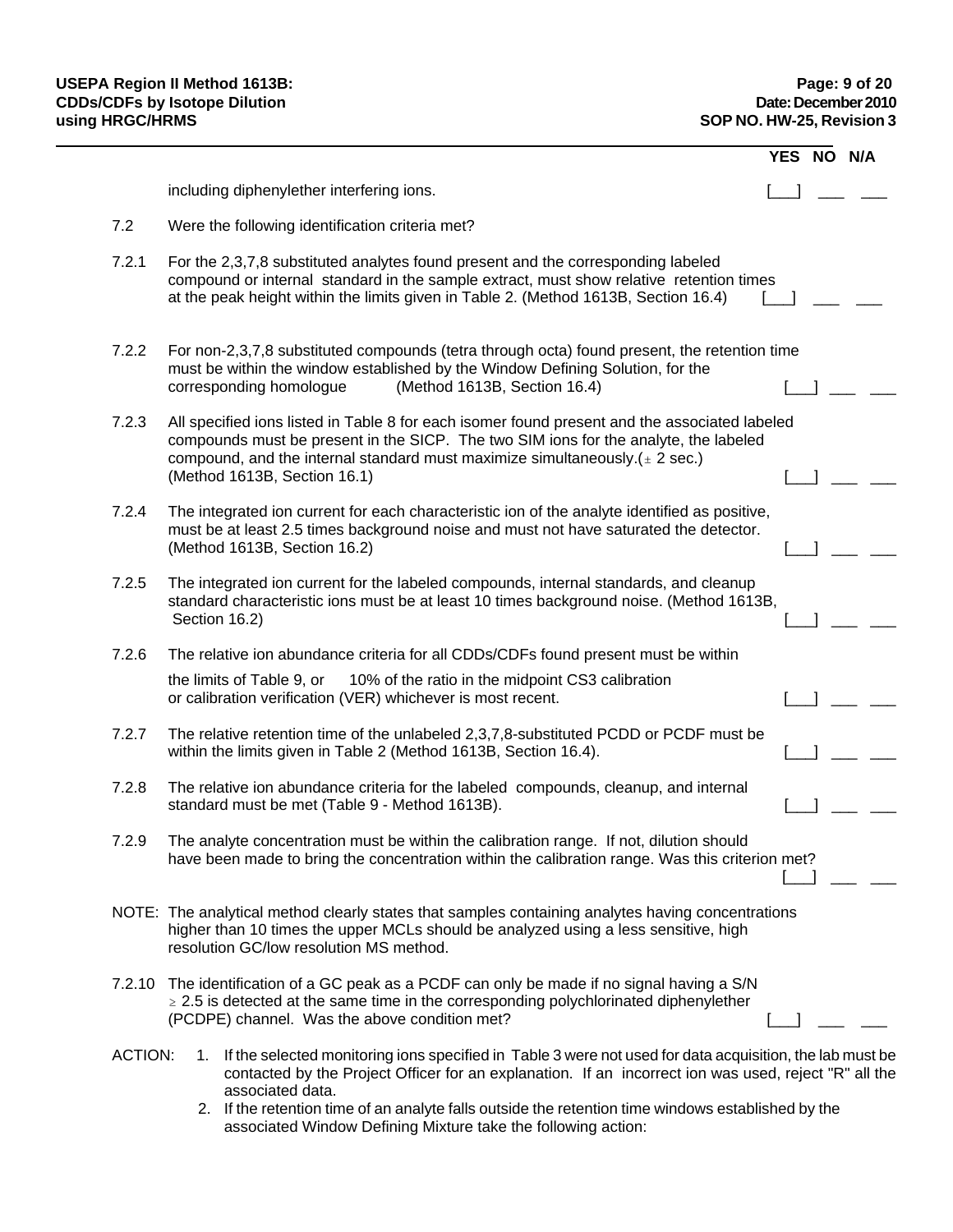### **YES NO N/A**

- A. If the analyte has a corresponding labeled analyte and is within 2 seconds of the labeled analyte, no action taken on positive data or non-detects.
- B. If the analyte has a corresponding labeled analyte and is outside 2 seconds of the labeled analyte, use professional judgement to determine qualifications for positive data or non-detects. At a minimum, "J" or "JN" positive data.
- C. If the analyte does not have a corresponding labeled analyte and is outside 2 seconds of the matching unlabeled analyte from the associated calibration, use professional judgement to determine qualifications for positive data or non-detects. At a minimum, "J" or "JN" positive data.
- D. If analyte meets identification criteria (7.2.2, 7.2.4, 7.2.5, 7.2.7) but does not meet ion abundance ratio criteria (7.2.8) and is not a labeled analog, the sample must be reanalyzed on a confirmation column. If confirmation analysis was not perform, reject "R" the failing analyte.
- 3. If the criteria listed in section 7.2.4 and 7.2.5 are not met but all other criteria are met, qualify all positive data of the specific analyte with "J".
- 4. If the analytes reported positive do not meet criteria for section 7.2.6, reject "R" all positive data for these analytes. Change the positive values to EMPC (Estimated Maximum Possible Concentration). Flag "J"
- 5. If the labeled compounds, internal standards and cleanup standards do not meet ion abundance criteria section 7.2.6. and 7.2.7. (Table 8 - analytical method) but they meet all other criteria, flag all corresponding data with "J".
- 6. If the lab reported values exceeding the calibration range flag those values with "J".
- 7. If peak deflections >50% are visible qualify particular compound with "J".
- 8. If PCDF was detected but an interfering PCDPE was also detected (see Section 7.2.9) and concentration not corrected for the interference, cross out the PCDF data. The reported value of PCDF is changed to EMPC.
- 9. If the lab did not monitor for PCDPEs, qualify all positive furan data "JN".
- 7.2.10 Spot check calculations for positive data and verify that the same labeled compounds used to calculate RFs were used to calculate concentration and EMPC. Ensure that the proper CDDs/CDFs and labeled compounds were used.

To recalculate the concentration of individual CDD/CDF analytes in the sample use the following equation:

## **All Matrices other than water**

$$
Cn (pg/g) = \frac{(A_{p1} + A_{p2}) \times Q_1}{W \times (A_{11} + A_{12}) \times RR}
$$

**Water**

$$
\text{Cn (pg/L)} = \frac{(A_{n1} + A_{n2}) \times Q_1}{V \times (A_{11} + A_{12}) \times RR}
$$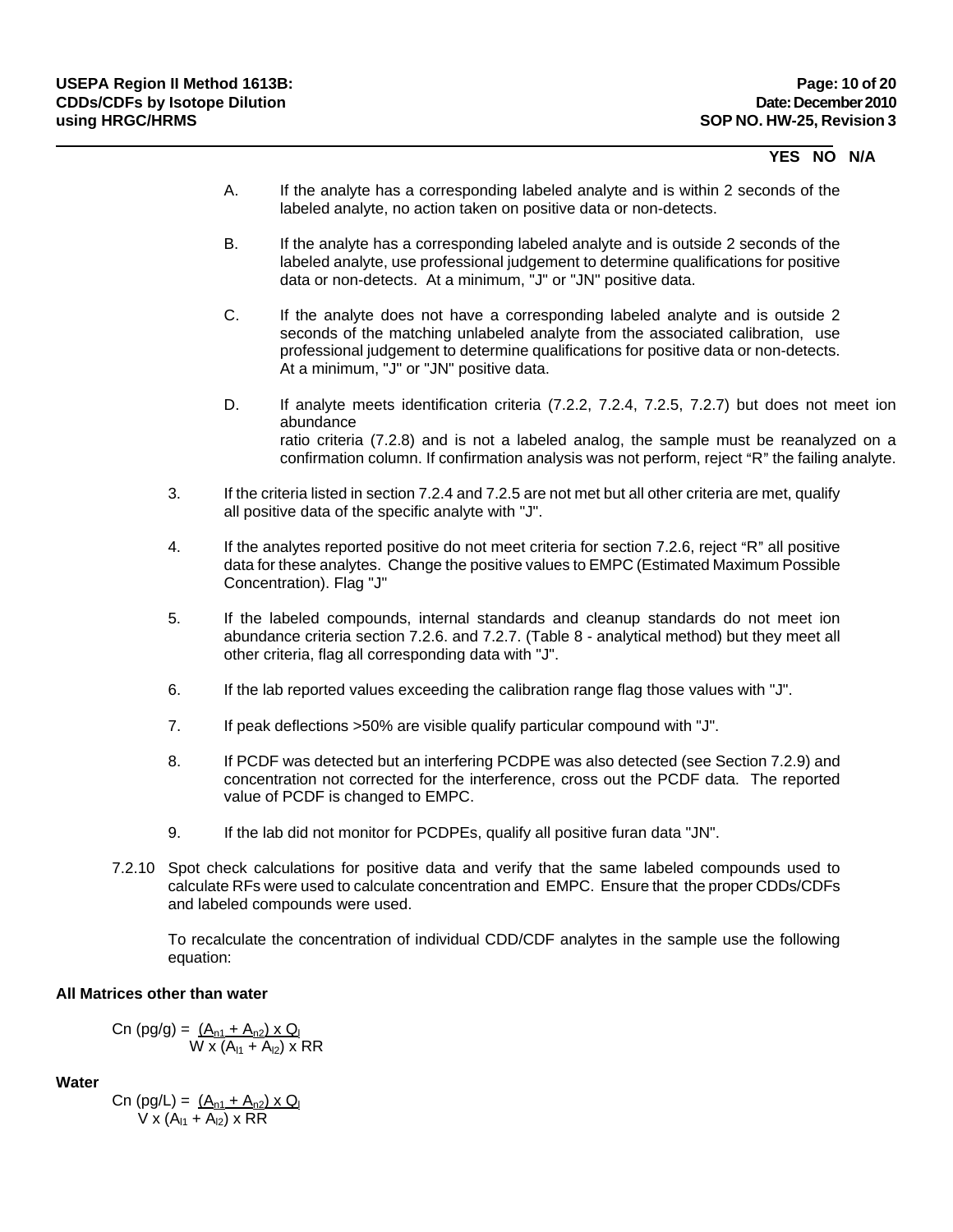## **YES NO N/A**

### Where:

- $A_{n1} + A_{n2}$  = integrated areas of the two quantitation ions of analyte of interest. (Target analyte)
- $A_{11}$  +  $A_{12}$  = integrated areas of the two quantitation ions of the appropriate labeled analyte compound.
- $W = Weight(g)$  of sample extracted
- $V =$  Volume (L) of sample extracted
- $Q<sub>l</sub>$  = Quantity (pg) of the appropriate labeled compound added to the sample prior to extraction.
- RR = Calculated relative response from initial calibration. (see section 5.2.10)
- ACTION: If the spot check calculations yielded positive hit concentrations with  $\leq 15\%$ Difference from those reported in Form I, correct manually. If the difference between the validator's value and the form 1's values are > 15% contact the Project Officer to request from the laboratory for an explanation and a copy of the laboratory's calculations.

## 7.3 Clean-up procedures

Clean-up may not be necessary for relatively clean samples (drinking waters, ground waters etc). If the matrix required clean-up, the laboratory has 4 different procedures to choose from. Before using any clean-up procedure, the laboratory must demonstrate that the Initial Precision and Recovery requirements of the method can be met using the clean-up procedure.

A labeled clean-up standard  ${}^{37}Cl_42,3,7,8$ -TCDD is added to the sample just before the back extraction with base and acid procedure. This occurs before any recommended clean-up procedures are initiated.

- 7.3.1 Was the percent recovery of the clean-up standard within the recommended range **listed on Table 6 of the Analytical method? and Table 6 of the Analytical method? and Table 6 of the Analytical method?**
- ACTION: If no, and the recovery is less than 25%, qualify all data as estimated "J". If recovery is 0 %, qualify all positive data as estimated "J" and reject "R" all non-detects for that sample.
- 7.3.2 Check the chromatograms that clean-up procedure was needed for each sample. Were any clean-up procedures needed for either water or soil samples?  $\Box$  [13]  $\Box$
- ACTION: If yes, check extraction log to verify which clean-up procedures if any were performed. The laboratory is not limited to only one procedure.
	- 1. If no clean-up was performed and the chromatograms indicated that some should have been performed. Use professional judgement to assess the effect on the interference on the validity of the data. Document lack of required clean-up for complex samples in Data Assessment.
	- 2. If one type of clean-up was performed, but the chromatograms indicate that additional cleanup should have been utilized. Use professional judgement to assess the effect on the interference on the validity of the data. Document lack of additional clean-up for complex samples in Data Assessment.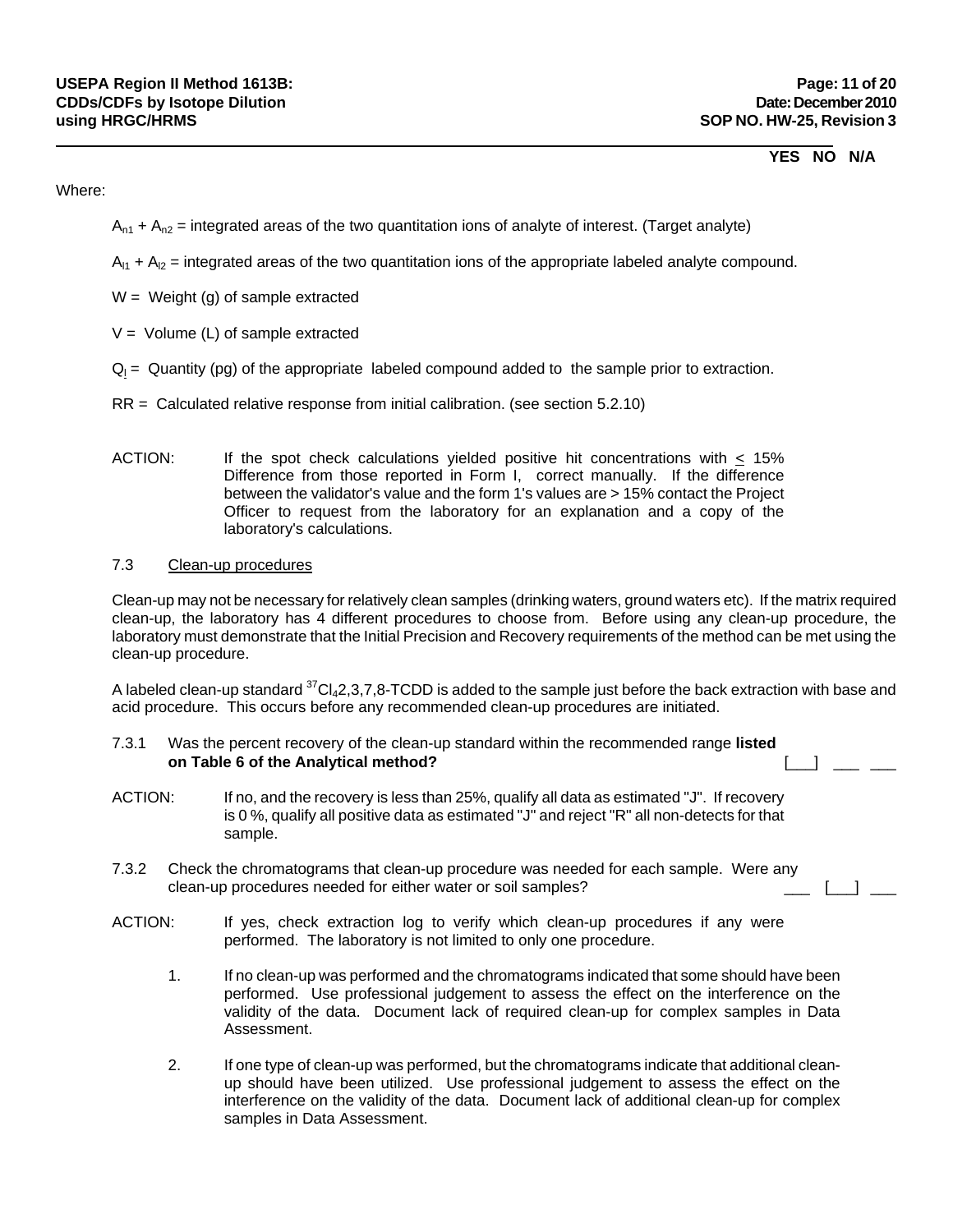|         |  |                                                                                                                                                                                              | <b>YES</b> | NO. |
|---------|--|----------------------------------------------------------------------------------------------------------------------------------------------------------------------------------------------|------------|-----|
| 7.3.3   |  | If clean-up procedures were used, did the Laboratory perform clean-up procedures on the<br>Initial Precision and Recovery samples as required by the method?                                 |            |     |
| ACTION: |  | If no, Use professional judgement to assess the effect of the interference on the<br>validity of the data. Document lack of IPR documentation for clean-up procedures in<br>Data Assessment. |            |     |
|         |  | Estimated Detection Limits (EDL) If required for the project                                                                                                                                 |            |     |
|         |  |                                                                                                                                                                                              |            |     |
| 8.1     |  | Was an EDL calculated for each 2,3,7,8-substituted analyte that was not identified regardless<br>of whether other non-2,3,7,8 substituted analytes were present?                             |            |     |

8.2 Use the equation below to check EDL calculations:

## ALL MATRICES OTHER THAN WATER

EDL (pg/g) = <u>2.5 x Qis x (Hx<sup>1</sup> + Hx<sup>2</sup>) x D</u>  $W \times (His^1 + His^2) \times RR$ 

### WATER

EDL (pg/L) = 
$$
\frac{2.5 \times Q \text{is} \times (Hx^1 + Hx^2) \times D}{V \times (His^1 + His^2) \times RR}
$$

Where:

Hx<sup>1</sup> and Hx<sup>2</sup> = peak heights of the noise for both quantitation ions of the 2,3,7,8-substituted isomer of interest.

His<sup>1</sup> and His<sup>2</sup> = peak heights of both the quantitation ions of the appropriate internal standards.

 $D =$  dilution factor

Qis, RR, W and V are previously defined.

- NOTE: The validator should check the EDL data to verify that peak heights and not areas were used for this calculation. If the area algorithm was used, the validator should contact the Project Officer to request recalculations from the laboratory.
- ACTION: If the spot check calculations yielded EDLs or EMPCs with  $\leq$  15% Difference from those reported in Form I, correct manually. If the difference between the validator's value and the Form I's values are > 15% contact the Project Officer to request from the laboratory for an explanation and a copy of the laboratory's calculations.

### **9.0 Estimated Maximum Possible Concentration (EMPC)** *If required for the project*

- 9.1 Was an EMPC calculated for 2,3,7,8-substituted analytes that had S/N ratio for the quantitation and confirmation ions greater than 2.5, but did not meet all the identification criteria?  $\Box$   $\Box$
- 9.2 Use the equation below to check EMPC calculations: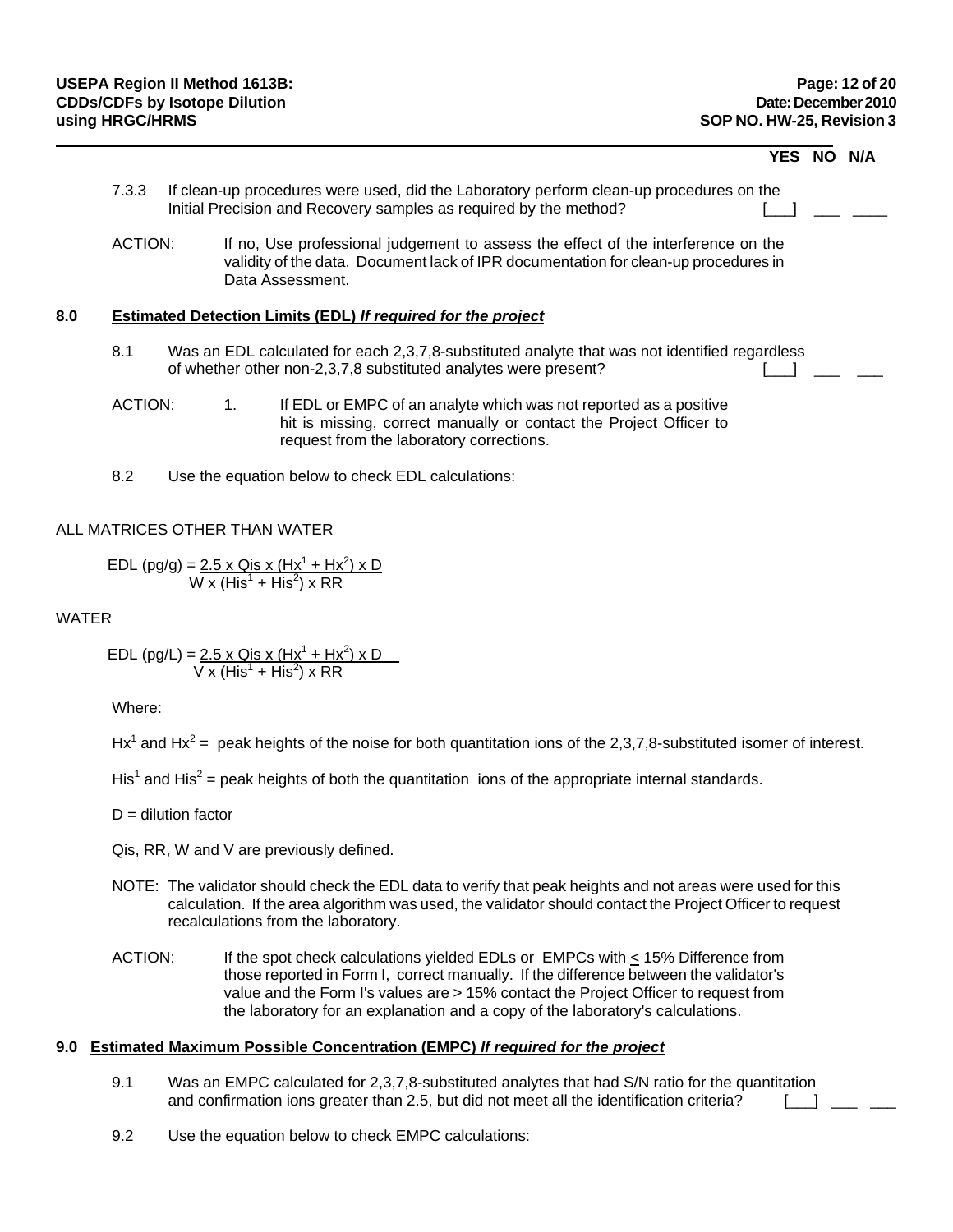### **YES NO N/A**

All Matrices other than water

$$
EMPC (pg/g) = (A_{n1} + A_{n2}) \times Q_1 \times D
$$
  
W x (A<sub>11</sub> + A<sub>12</sub>) x RR

Water:

$$
EMPC (pg/L) = \frac{(A_{n1} + A_{n2}) \times Q_1 \times D}{V \times (A_{11} + A_{12}) \times RR}
$$

- Action: 1. If EDL or EMPC of an analyte which was not reported as a positive hit is missing, correct manually or contact the Project Officer to request from the laboratory corrections.
	- 2. If the spot check calculations yielded EDLs or EMPCs with < 15% Difference from those reported in Form I, correct manually. If the difference between the validator's value and the Form I's values are > 15% contact the Project Officer to request from the laboratory for an explanation and a copy of the laboratory's calculations.
	- 3. If EDLs or EMPCs for the most toxic analytes (TEF  $\geq$  0.05) are above reporting limits, contact the project office to recommend sample reanalysis.

## **10.0 Method Blanks**

| 10.1       | Has a method blank per matrix been extracted and analyzed with each batch of 20 samples?[                                                                                                                                                             |  |  |
|------------|-------------------------------------------------------------------------------------------------------------------------------------------------------------------------------------------------------------------------------------------------------|--|--|
| 10.2       | If samples of some matrix were analyzed in different events (i.e. different shifts or days)<br>has one blank for each matrix been extracted and analyzed for each event?                                                                              |  |  |
| 10.3       | Acceptable method blanks must not contain any signal of 2,3,7,8-TCDD, or 2,3,7,8-TCDF,<br>equivalent to a minimum levels listed in Table 2 or above one third the regulatory<br>compliance level Was this criteria met? (Method 1613B, Section 9.5.2) |  |  |
| 10.4       | For other 2,3,7,8- substituted CDD/CDF isomers of each homologue, the allowable<br>concentration in the method blank is less than minimum level listed in Table 2<br>(< 5 ng/Kg for soils and 50 pg/L for waters). Was this criteria met?             |  |  |
| ACTION: 1. | If the proper number of method blanks were not analyzed, document in Data                                                                                                                                                                             |  |  |

- Assessment. If the validator feels that the validity of the data is seriously compromised and validation of data without the method blanks would be flawed then notify the Project Officer. If decision is made to proceed with the validation process, consider the following actions: no action taken on non-detected analytes. If an analyte has a reported concentration that is  $>$  5 times the EDL, qualify "J" and all concentrations < 5 times the EDL are qualified "R" due to possibility of contamination.
	- 2. If the method blank is contaminated with 2,3,7,8-TCDD, 2,3,7,8-TCDF, 1,2,3,7,8-PeCDD, 1,2,3,7,8-PeCDF or 2,3,4,7,8-PeCDF at a concentration higher than the minimum levels in Table 2, reject all contaminant compound positive data for the associated samples "R" and notify the Project Officer to initiate reanalysis.
	- 3. A. If the method blank is contaminated with any of the analytes mentioned in Action # 2 at a concentration of less than the minimum levels in Table 2 specified in the method or of any other 2,3,7,8-substituted analytes at any concentration and the concentration in the sample is less than five times the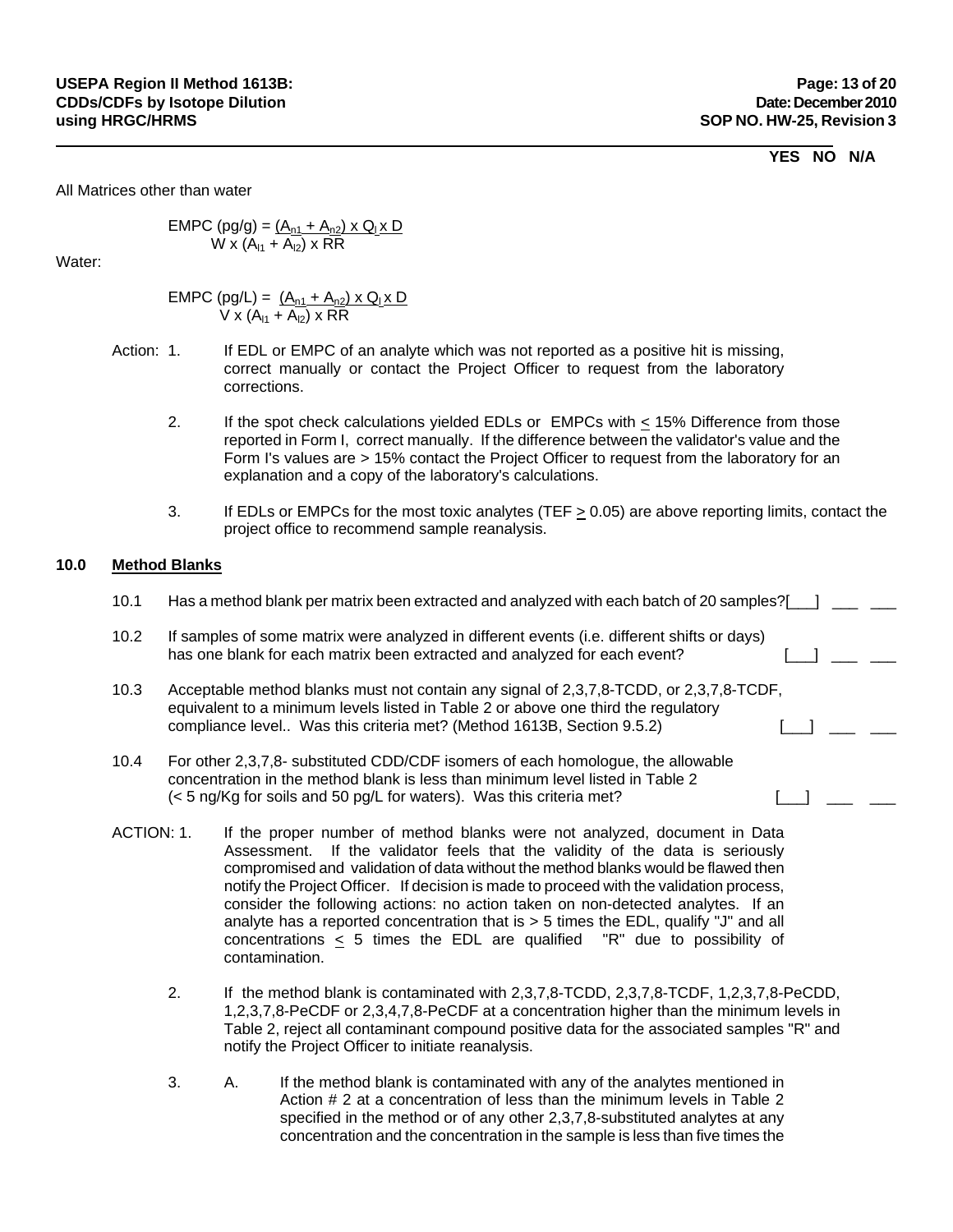### **YES NO N/A**

 $\Box$   $\Box$   $\Box$ 

concentration in the blank, transfer the sample results to the EMPC/EDL column and cross-out the value in the concentration column in order to present the data as a non-detect.

B. If the concentration in the sample is higher than five times the contamination concentration in the blank, no action is needed.

### **11.0 Labeled Compound Recoveries**

- 11.1 Were the samples spiked with all the labeled compounds as specified in the method? [10] [10] [10] [10] [10]
- 11.2 Have labeled compounds' recoveries been within the required limits?
- 11.3 If not, were samples reanalyzed?  $\Box$  \_\_\_ \_\_
- ACTION: 1. If the labeled compound recovery was below 25 percent, reject "R" all associated non- detect data (EMPC/EDL) and flag with "J" the positive data for the associated compound.
	- 2. If the labeled compound recovery is above the upper limit (150 percent) flag associated positive data with "J". No effect on non-detects.
	- 3. If the labeled compound recovery is less than 10%, qualify positive hits and non-detects associated with the failed labeled compound "R" (Reject). When highly toxic analytes (TEF> 0.05) are affected, notify Project Officer to initiate reanalysis.

Recalculate the percent recovery for each labeled standard in the sample extract, Rec<sub>l</sub>, using the formula:

% Rec<sub>l</sub> =  $(\underline{A_{11}} + \underline{A_{12}}) \times \underline{Q_{1s}} \times 100$  $(A_{\text{is1}} + A_{\text{is2}})$  x RF x Q

 $A_{11} + A_{12}$  = integrated areas of the two quantitation ions of the appropriate labeled compound.

 $A_{1s1}$  +  $A_{1s2}$ = integrated areas of the two quantitation ions of the appropriate internal standard.

 $Q<sub>l</sub>$  = quantity of the appropriate labeled compound

 $Q<sub>is</sub>$  = quantity of the appropriate internal standard injected

RF was defined, previously.

#### **12.0 Internal Standard Area Response**

There is no method criterion for the Internal Standard area response. However, because it is very critical in determining instrument sensitivity, the Internal Standard area response should be checked for every sample. The two standards  ${}^{13}C_{12}1,2,3,4$ -TCDD and  ${}^{13}C_{12}1,2,3,7,8,9$ -HxCDD are referred to as Internal Standards in this method. In other Dioxin methods, the two standards are called Recovery Standards.

12.1 Are the internal standard areas for every sample and blank within the upper and lower limits of each associated initial calibration CS3?

Area upper limit = +100% of internal standard area. Area lower limit= -50% of internal standard area.  $\begin{bmatrix} 1 & 1 \\ 1 & 1 \end{bmatrix}$  =  $\begin{bmatrix} 1 & 1 \\ 1 & 1 \end{bmatrix}$  =  $\begin{bmatrix} 1 & 1 \\ 1 & 1 \end{bmatrix}$  =  $\begin{bmatrix} 1 & 1 \\ 1 & 1 \end{bmatrix}$  =  $\begin{bmatrix} 1 & 1 \\ 1 & 1 \end{bmatrix}$  =  $\begin{bmatrix} 1 & 1 \\ 1 & 1 \end{bmatrix}$  =  $\begin{$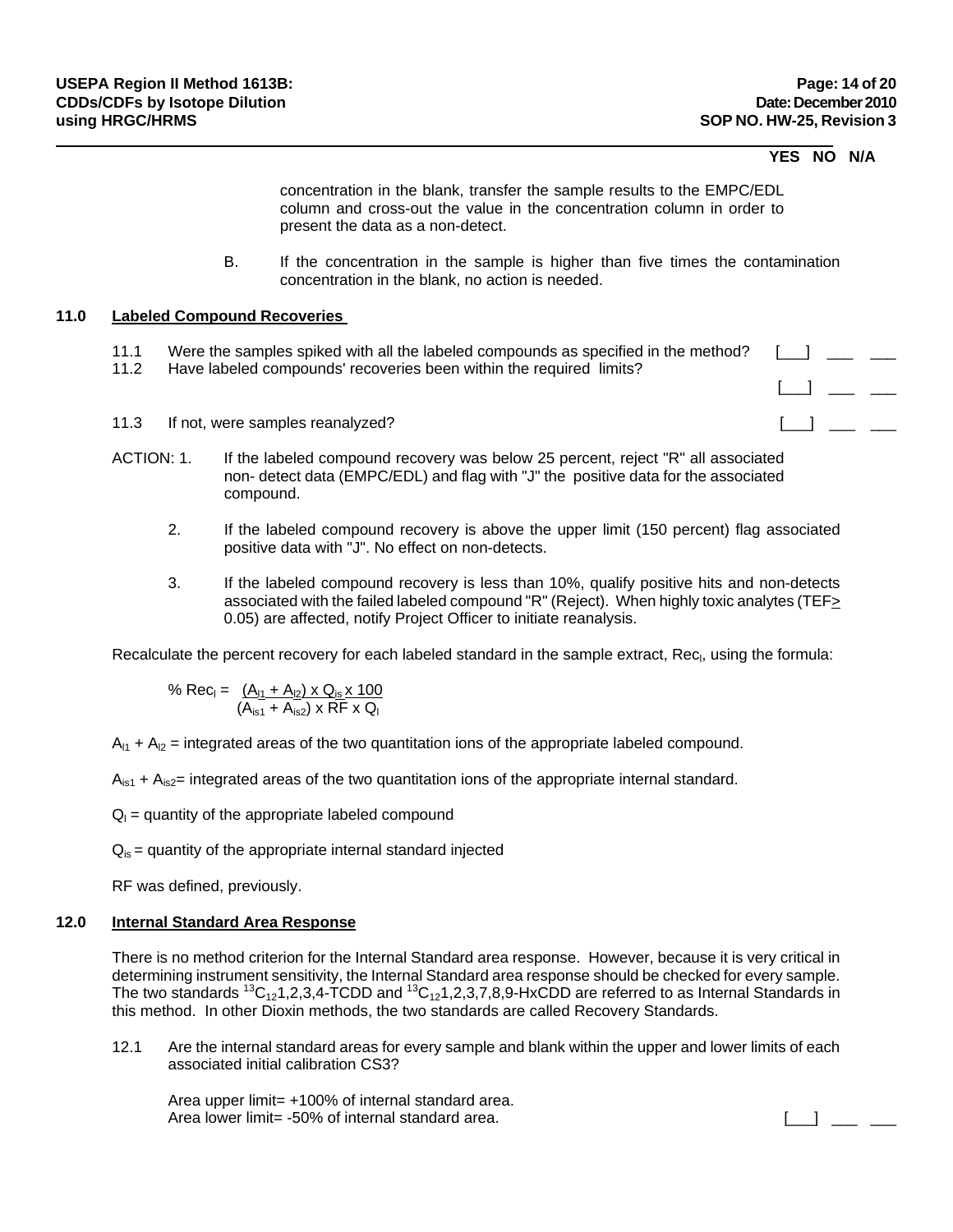### **YES NO N/A**

- 12.2 Is the retention time of each internal standard within 15 seconds of the associated initial calibration CS3 standard?
- ACTION: 1. If the internal standard area is outside the upper or lower limits, flag all related positive and non-detect data (EMPC/EDL) with "J" regardless whether the lab's labeled compound recoveries met specifications or not.
	- 2. If extremely low area counts (<25%) are reported, flag all associated non-detect data as unusable "R" and the positive data "J".
	- 3. If the retention time of the internal standards differs by more than 15 seconds from the initial calibration CS3, use professional judgement to determine the effect on the results. A time shift of more than 15 seconds may cause certain analytes to elute outside the retention time window established by the GC window defining/column performance check solution. A constant shift could be also the result of a leak.
	- NOTE: Action 1 and 2 are recommendations only since this criterion is not a method requirement. These guidelines are based on other methods, previously validated data packages and Region II recommendations. If method blanks have low area responses as well as the samples, the validator should seriously consider qualifying the data for this criterion. Action 3 is a method requirement.

## **13.0 Second Column Confirmation**

- 13.1 Any sample in which 2,3,7,8-TCDF is identified on a DB-5 column, must have a confirmation analysis (Method 1613B, section 16.5). Was a second column confirmation performed?  $\begin{bmatrix} 1 & 1 & \cdots & 1 \end{bmatrix}$
- 13.2 Was the sample extract reanalyzed on a 30 m DB-225, fused silica capillary column, for 2,3,7,8-TCDF using the GC/MS conditions given in Section 10.1.1 of the analytical method?
- NOTE: The concentration of 2,3,7,8-TCDF obtained from the primary column (DB-5) should only be used for qualification, due to better QC data associated with the primary column. Also note that the confirmation and quantitation of 2,3,7,8-TCDF may be accomplished on a SP-2330 GC column.
- ACTION: If confirmation is missing, use professional judgement, or contact the Project Officer for assistance.
- 13.3 Did the second column meet the calibration and linearity specification in Sections 5.0 and 6.0 above?  $\begin{bmatrix} \begin{bmatrix} \begin{bmatrix} \begin{bmatrix} \begin{bmatrix} \begin{bmatrix} \begin{bmatrix} \begin{bmatrix} \begin{bmatrix} \begin{bmatrix} \begin{bmatrix} \begin{bmatrix} \begin{bmatrix} \begin{bmatrix} \begin{bmatrix} \begin{bmatrix} \begin{bmatrix} \begin{bmatrix} \begin{bmatrix} \begin{bmatrix} \begin{bmatrix} \begin{bmatrix} \begin{bmatrix} \begin{bmatrix} \begin{bmatrix} \begin{bmatrix} \begin{bmatrix} \begin{bmatrix} \begin{bmatrix} \begin{bmatrix} \begin{bmatrix} \begin{bmatrix} \begin{bmatrix} \begin{bmatrix} \begin{bmatrix} \begin{$
- ACTION: If no, refer to section 5.0 and 6.0 for appropriate action.
- 13.4 Was the % D of the quantitation results of the two columns less than 50? [ ]
- ACTION: Note in data assessment the differences, use professional judgement to decide which column data to report for TCDF. No other action is needed since this is not a method requirement but a technical recommendation.

#### **14.0 Sample Reanalysis**

14.1 The Project Officer will evaluate the need for reanalyzing the samples with qualified data based on site-specific Data Quality Objectives.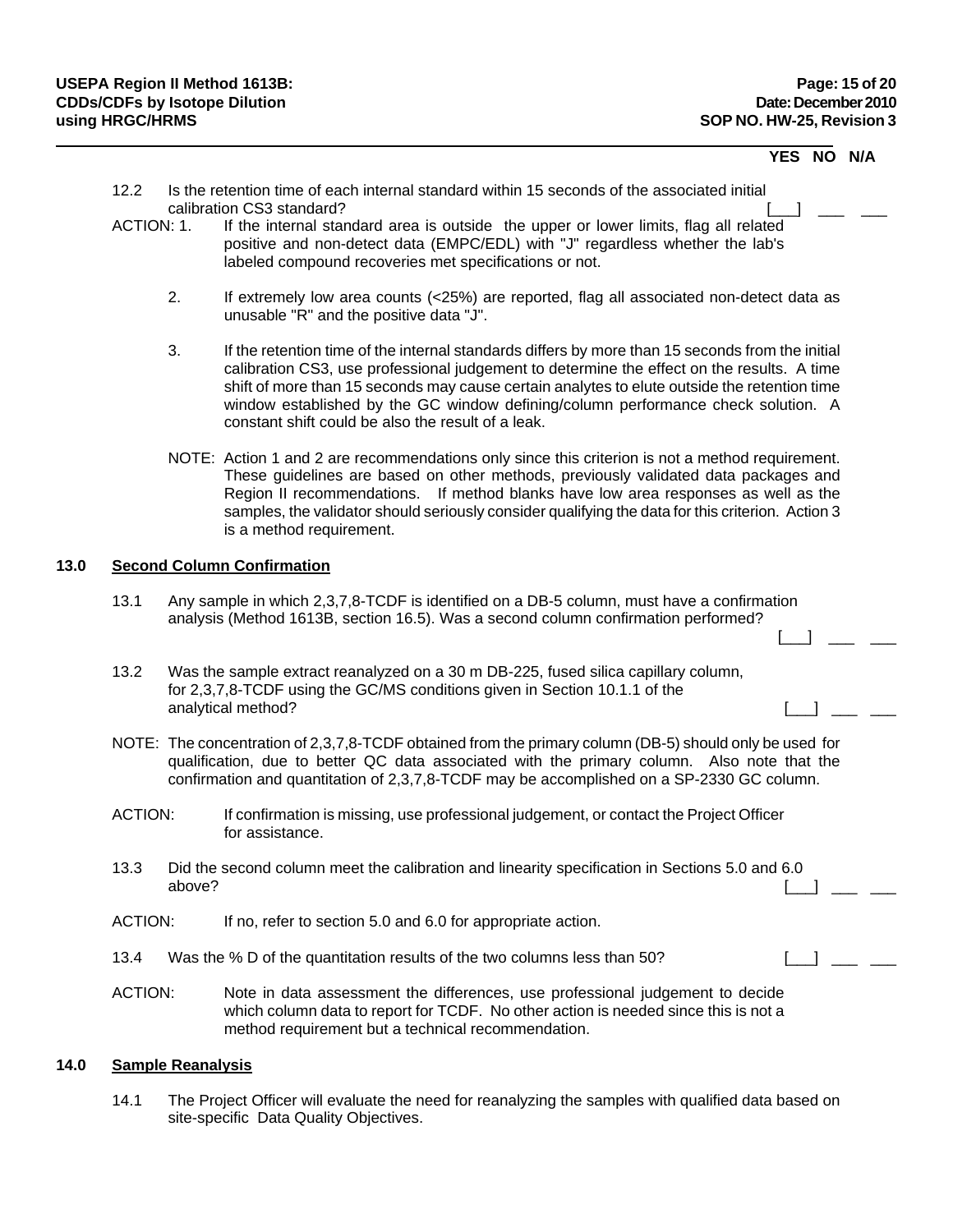### **YES NO N/A**

14.2 Due to a variety of situations (see below) that may occur during sample analysis, the laboratory is required to reanalyze or re-extract and reanalyze certain samples. If a reanalysis was required but was not performed, contact the Project Officer to initiate reanalysis. List in data assessment all reextractions and reanalyses and identify the CDD/CDF sample data summaries which must be used by the data user (when more than one analysis is submitted for a sample).

Lab must re-extract and/or re-analyzed samples when the following criteria are not met:

- 1. Contaminated method blank at concentrations above the minimum levels (Table 2)
- 2. Labeled compound recoveries outside acceptable ranges listed on Table 6 of Analytical method.
- 3. Exceedance of calibration range by an analyte (dilution or re-extract using a smaller aliquot).
- 4. Recovery of labeled compounds outside acceptable limits listed on Table 6 of the Analytical method in a diluted sample (re-extracted using a smaller aliquot).
- ACTION: For criteria 1, 2, or 3, notify the Project Officer to discuss possible re-analysis of sample by the laboratory.

For criteria 4, If the calibration was verified and the re-extracted sample still does not meet labeled recovery requirements, then the method does not apply to the sample. The results are not reportable for regulatory purposes (Method 1613B, section 18.4.4). Notify the Project Officer of problem to initiate re-analysis of sample using a different method. Document in Data Assessment.

### **15.0 Precision and Recovery (PAR)**

The laboratory is required to show initial demonstration of capability, to evaluate and document data quality. Laboratory performance is compared to established performance criteria to determine if results of analyses meet the performance characteristics of the method.

The laboratory must perform and submit data to establish the ability to generate acceptable precision and accuracy.

- 15.1 Did the laboratory analyzed an Initial Precision and Recovery (IPR) standard as outlined in section **9**.2 required by the analytical method? [[iiii]  $\frac{1}{\sqrt{1-\frac{1}{\sqrt{1-\frac{1}{\sqrt{1-\frac{1}{\sqrt{1-\frac{1}{\sqrt{1-\frac{1}{\sqrt{1-\frac{1}{\sqrt{1-\frac{1}{\sqrt{1-\frac{1}{\sqrt{1-\frac{1}{\sqrt{1-\frac{1}{\sqrt{1-\frac{1}{\sqrt{1-\frac{1}{\sqrt{1-\frac{1}{\sqrt{1-\frac{1}{\sqrt{1-\frac{1}{\sqrt{1-\frac{1}{\sqrt{$
- ACTION: If no, contact the Project Officer to request resubmittals from the laboratory.

If data is not available, discuss with the Project Officer the feasibility of continuing with validation. If a decision is made to proceed with validation, use professional judgement. All data at a minimum should be qualified as estimated "J". Technically according to the method, data and system performance is unacceptable for all compounds. Analyses should not have continued as per the method. Document under contract non-compliance in Data Assessment.

15.2 Did the IPR standard deviation (s) and average concentration (x) passed criteria as outlined in Table 6 of the method?  $\begin{bmatrix} \begin{bmatrix} 1 & 1 \\ 1 & 1 \end{bmatrix} & \begin{bmatrix} 1 & 1 \\ 1 & 1 \end{bmatrix} & \begin{bmatrix} 1 & 1 \\ 1 & 1 \end{bmatrix} & \begin{bmatrix} 1 & 1 \\ 1 & 1 \end{bmatrix} & \begin{bmatrix} 1 & 1 \\ 1 & 1 \end{bmatrix} & \begin{bmatrix} 1 & 1 \\ 1 & 1 \end{bmatrix} & \begin{bmatrix} 1 & 1 \\ 1 & 1 \end{bmatrix} & \begin{bmatrix} 1 & 1 \\ 1 & 1 \end{$ 

ACTION: If no, refer to action from section 15.1.

The laboratory must analyzed an Ongoing Precision and Recovery standard (OPR) periodically, at the beginning of 12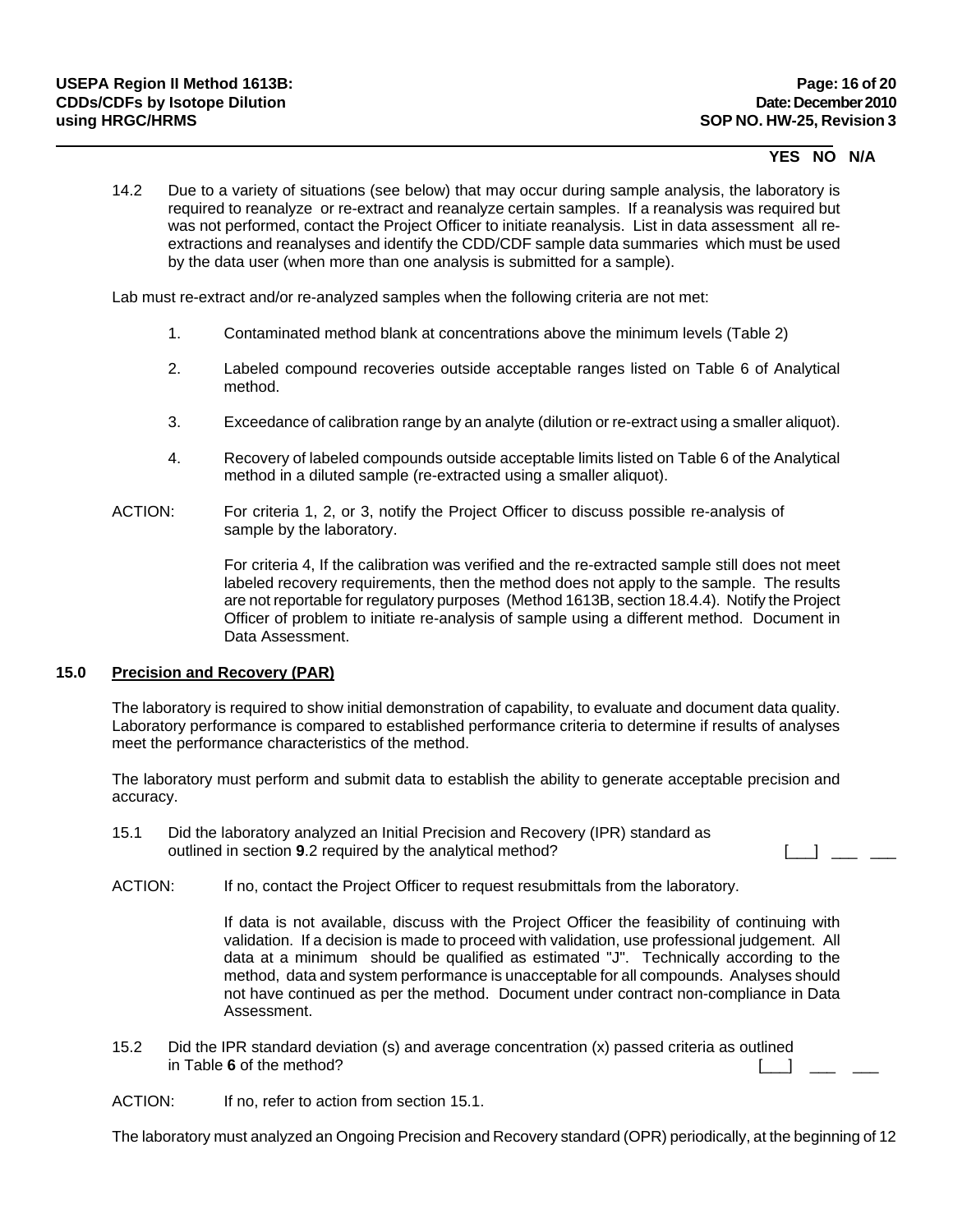### **YES NO N/A**

 $\Box$   $\Box$ 

| hour shift after the analysis of the CS3 calibration verification (VER), and before the analysis of any sample in each set |
|----------------------------------------------------------------------------------------------------------------------------|
|                                                                                                                            |

 $[$   $\Box$   $]$   $\Box$   $]$   $\Box$   $]$   $\Box$   $]$   $\Box$   $]$   $\Box$   $]$   $\Box$   $]$   $\Box$   $]$   $\Box$   $]$   $\Box$   $]$   $\Box$   $]$   $\Box$   $]$   $\Box$   $]$   $\Box$   $]$   $\Box$   $]$   $\Box$   $]$   $\Box$   $]$   $\Box$   $]$   $\Box$   $]$   $\Box$   $]$   $\Box$   $]$   $\Box$   $]$   $\Box$   $]$   $\Box$   $]$ 

 $[$   $\Box$   $]$   $\Box$   $]$   $\Box$   $]$   $\Box$   $]$   $\Box$   $]$   $\Box$   $]$   $\Box$   $]$   $\Box$   $]$   $\Box$   $]$   $\Box$   $]$   $\Box$   $]$   $\Box$   $]$   $\Box$   $]$   $\Box$   $]$   $\Box$   $]$   $\Box$   $]$   $\Box$   $]$   $\Box$   $]$   $\Box$   $]$   $\Box$   $]$   $\Box$   $]$   $\Box$   $]$   $\Box$   $]$   $\Box$   $]$ 

15.3 Was the Ongoing Precision and Recovery (OPR) standard analyzed at the required frequency?

15.4 Did the OPR standard passed the concentration criteria limits in Table **6** of the method?

The following sections may be incorporated in the validation process on a case by case basis depending upon the requirements of the Project Plan. Sometimes a laboratory will provide data for some of the following sections on a routine basis. If not a requirement of the Project Plan, then professional judgement is needed to qualify data based on additional information**.** 

#### **16.0 Isomer Specificity and Toxicity Equivalency Factor (TEF)**

NOTE: The TEF value concentrations can be found in the DFLM01.1 Statement of Work for Dioxin Analysis Form I PCDD-2.

When calculating the 2,3,7,8-TCDD Toxicity Equivalency of a sample only those 2,3,7,8 substituted isomers that were positively identified in the sample must be included in the calculations. The sum of the TEF adjusted concentration is used to determine when a second column confirmation is required to achieve analyte specificity.

- 16.1 Did the lab include EMPC or EDL values in the toxicity equivalency calculations?
- 16.2 Were all samples, whose toxicity equivalency exceeded the required values were reanalyzed on a confirmation column to establish analyte specificity?
- ACTION: 1. If yes, the toxicity equivalency calculations were not calculated properly, notify the Project Officer to arrange for laboratory resubmittals.
	- 2. If the toxicity equivalency exceeded the required limits  $(0.7 \mu g/Kg$  for soil/ sediment, 7 ng/L for aqueous and 7  $\mu$ g/Kg for chemical waste samples), and the lab failed to reanalyze the samples on a specific secondary column, notify Project Officer. Reanalysis may be initiated.
- NOTE: Any qualifications such as "J" applied to target compounds should be also applied to their associated total congeners concentration.

#### **17.0 Rinsate Blank** *(Region 2 QA guidelines recommend rinse blanks for all projects)*

- 17.1 One rinsate blank should be collected for each batch of 20 soil samples or one per day whichever is more frequent. Were rinsate blanks collected at the above frequency?
- 17.2 Do any rinsate blanks show the presence of 2,3,7,8-TCDD, 2,3,7,8-TCDF, and 1,2,3,7,8-PeCDD at amounts > .5  $\mu$ g/L or any other analyte at levels > 1  $\mu$ g/L?
- ACTION: If any rinsate blank was found to be contaminated with any of the CDDs/CDFs notify the Project Officer to discuss what proper action must be taken.

If any qualification is needed due to rinsate blank contamination, follow the guidelines

ACTION: If no, refer to action from section 15.1. All samples that do not have a passing OPR standard are potentially affected for that analyte.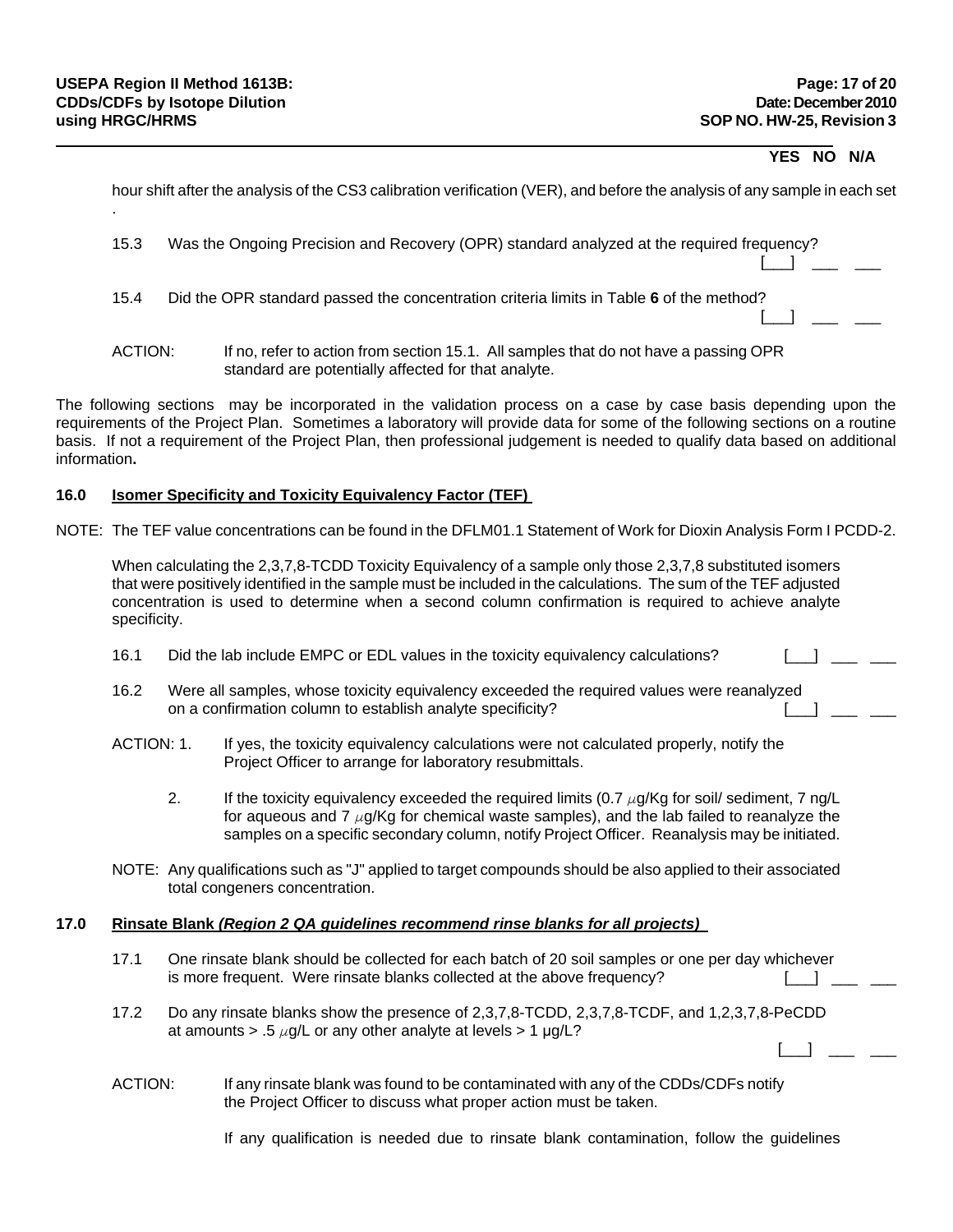### **YES NO N/A**

outlined under Method Blanks, section 10, Actions 2 and 3.

## **18.0 Field Blanks**

18.1 The field blanks are PEM samples (blind blanks) supplied to Laboratory at the frequency of one field blank per 20 samples or one per samples collected over a period of one week, which ever comes first. A typical "field blank" will consist of uncontaminated soil. The field blanks are used to monitor possible cross contamination of samples in the field and in the laboratory.

Were the following conditions met?

- 18.2 Acceptable field blanks must not contain any signal of 2,3,7,8-TCDD, 2,3,7,8-TCDF, 1,2,3,7,8-PeCDD and 1,2,3,7,8-PeCDF equivalent to a concentration of  $> 20$  ng/Kg.  $\begin{bmatrix} 1 & 1 & \cdots & 1 \\ 1 & 1 & 1 & \cdots & 1 \\ 1 & 1 & 1 & 1 & 1 \end{bmatrix}$
- 18.3 For other 2,3,7,8 substituted CDD/CDF analytes of each homologue the allowable concentration<br>in the field blank is less than the upper MCLs listed in the method. in the field blank is less than the upper MCLs listed in the method.
- ACTION: When the field blank is found to be contaminated with target compounds, apply the same action as described for the Method Blank, section 10, Actions 2 and 3.
- NOTE: Ask Project Officer to verify that the PEM blank (field blank) did not contain any CDD/CDF analytes and ask their assistance in the evaluation of the PEM field blank.

#### **19.0 PEM Interference Fortified Blanks**

- NOTE: This type of blank may not be available at this time. In many cases, laboratories will substitute matrix spike/matrix spike duplicate (MS/MSD). If a PEM Interference Fortified blank(s) were not analyzed but MS/MSD data were submitted, skip this section and go onto to section 21.
	- 19.1 One known blank usually an interference fortified soil/sediment sample is supplied to the Laboratory. The frequency of this QC sample is one per group of 20 environmental samples or one per samples collected over one week period, whichever occurs first. The sample is spiked by the laboratory with the appropriate volume of the matrix spiking solution and then extracted and analyzed with other samples.
	- 19.2 Was a fortified PEM blank analyzed at the frequency described above? [10] [10] [10] 2000
	- 19.3 Was the percent recovery of 2,3,7,8-TCDD and other 2,3,7,8-substituted compounds within<br>the 50 to 150 percent control limits? the 50 to 150 percent control limits?
	- ACTION: 1. If the recovery of a 2,3,7,8-substituted analytes falls outside the 50-150 percent control limit, flag all positive and non-detect data of the same and related analytes in the same homolog series with "J". However, if the recovery is below 20%, qualify all associated non-detects "R" and positive hits as "J". Notify the Project Officer. Reanalysis may be initiated.
		- 2. If no fortified PEM blank was analyzed, use professional judgement to assess data validity.

#### **20.0 Matrix Spike (MS) Field Sample**

Note: Matrix spike is not required by this method although Labs may routinely perform this analysis as part of internal QA/QC and submit this data as part of the package. Verify requirements with Project Officer.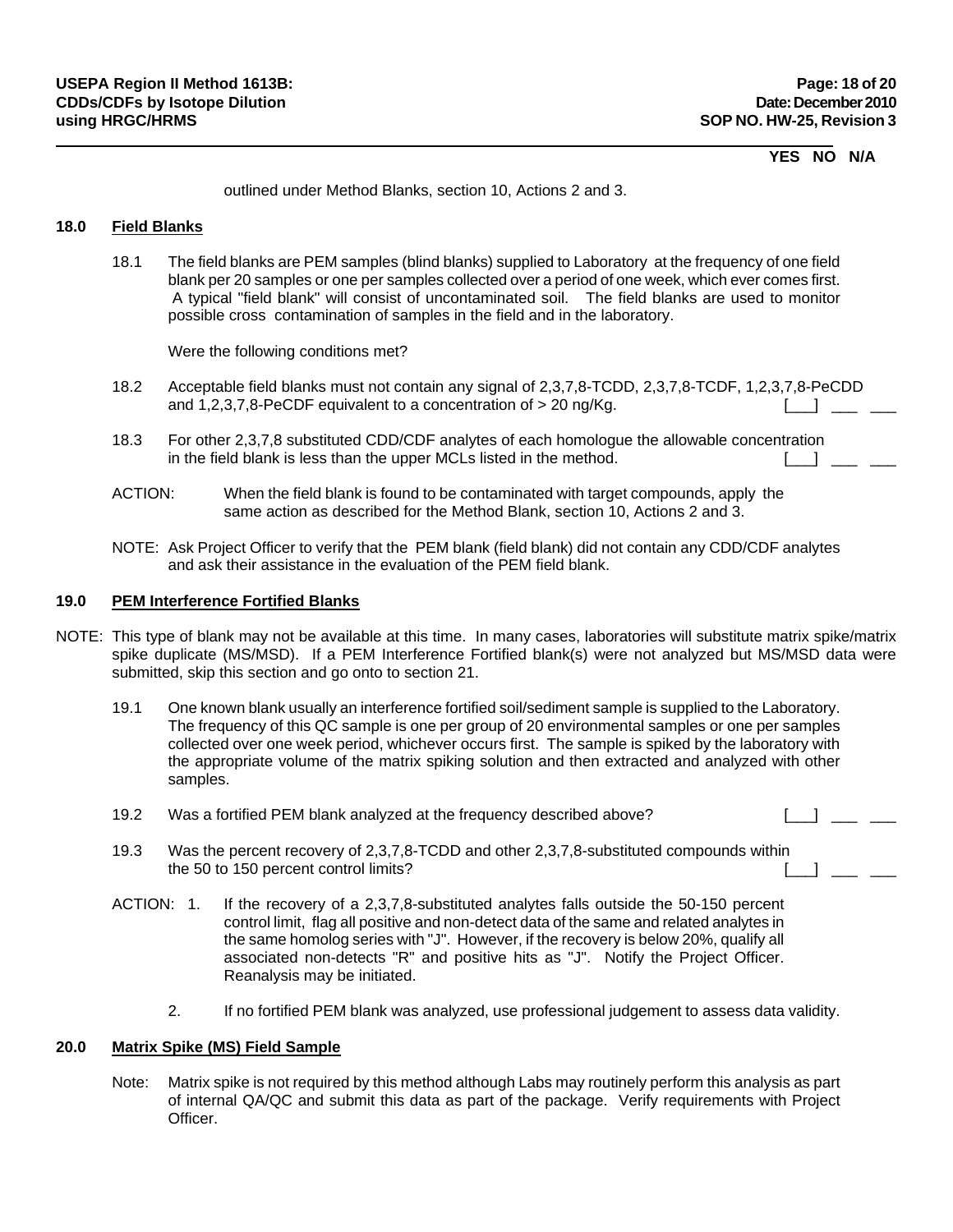|      |                |                                                                                                                                                                                                                                                                                                                                                                                                                                                 | YES NO | N/A |
|------|----------------|-------------------------------------------------------------------------------------------------------------------------------------------------------------------------------------------------------------------------------------------------------------------------------------------------------------------------------------------------------------------------------------------------------------------------------------------------|--------|-----|
|      | 20.1           | Was a matrix spike analyzed at the frequency of one per SDG samples per matrix?                                                                                                                                                                                                                                                                                                                                                                 |        |     |
|      | 20.2           | Was the percent recovery of 2,3,7,8-TCDD and other 2,3,7,8-substituted CDDs/CDFs<br>within 60 to 140 percent?                                                                                                                                                                                                                                                                                                                                   |        |     |
|      | <b>ACTION:</b> | If problems such as interferences are observed, use professional judgement to<br>assess the quality of the data. The 60-140% limits of the matrix spike data may be<br>used to flag data of the spiked sample only. The matrix spike data of the PE blank<br>sample are more important and must be used primarily in data validation.                                                                                                           |        |     |
|      | 20.3           | Was a matrix spike duplicate analyzed as per section 11.1 and 11.2?                                                                                                                                                                                                                                                                                                                                                                             |        |     |
|      | <b>ACTION:</b> | No action required. A matrix spike duplicate is not required. Use professional<br>judgement if there is a large difference in concentrations reported between MS and<br>MSD. Qualifications if any, can only be performed on the sample that was used for<br>this criteria.                                                                                                                                                                     |        |     |
| 21.0 |                | <b>Environmental Duplicate Samples (recommended in Region 2 for all Projects)</b>                                                                                                                                                                                                                                                                                                                                                               |        |     |
|      |                | NOTE: Do not confuse an environmental duplicate with a matrix spike duplicate. An environmental duplicate<br>is a sample that has been divided into 2 parts (extracted and analyzed as two different samples) or as<br>2 separate samples from the same location sent by the sampling crew. This sample is not spike with<br>any additional compounds other than those compounds required by the method for analysis of all<br>routine samples. |        |     |
|      | 21.1           | For every batch of 20 samples or samples collected over a period of one week, whichever is<br>less, there must be a sample designated as duplicate. Were duplicate samples collected at<br>the above frequency?                                                                                                                                                                                                                                 |        |     |
|      | 21.2           | Did results of the duplicate samples agree within 25% relative difference for 2,3,7,8-<br>substituted analytes and 50% for the rest of the analytes?                                                                                                                                                                                                                                                                                            |        |     |
|      | <b>ACTION:</b> | The duplicate results can be used in conjunction of other QC data. Use professional<br>judgement.                                                                                                                                                                                                                                                                                                                                               |        |     |

## **22.0 REFERENCES**

The following references are cited in Method 1613. They are important references for technical information and are submitted here as part of this method's documentation.

- 1. "Analytical Procedures and Quality Assurance Plan for the Determination of PCDD/PCDF in Fish", USEPA Environmental Research Laboratory, 6201 Congdon Boulevard, Duluth, NH 55804, April 1988.
- 2. Barnes, Donald G., Kutz, Frederick W., and Bottimore, David P., "Update of Toxicity Equivalency Factors (TEFs) for Estimating Risks Associated with Exposure to Mixtures of Chlorinated Dibenzo-p-dioxins and dibenzofurans (CDDs/CDFs)", Risk Assessment Forum, USEPA, Washington, DC 20460, February 1989.
- 3. Lamparski, L.L., and Nestrick, T.J., "Determination of Tetra-, Hexa-, Hepta-, and Octachlorodibenzo-p-dioxin Isomers in Particulate Samples at Parts per Trillion Levels", Analytical Chemistry, 52: 2045-2054, 1980.
- 4. "Measurment of 2,3,7,8-Tetrachlorinated Dibenzo-p-dioxin (TCDD) and 2,3,7,8-Tetrachlorinated Dibenzofurans (TCDF) in Pulp, Sludges, Process Samples and Waste-waters from Pulp and Paper Mills",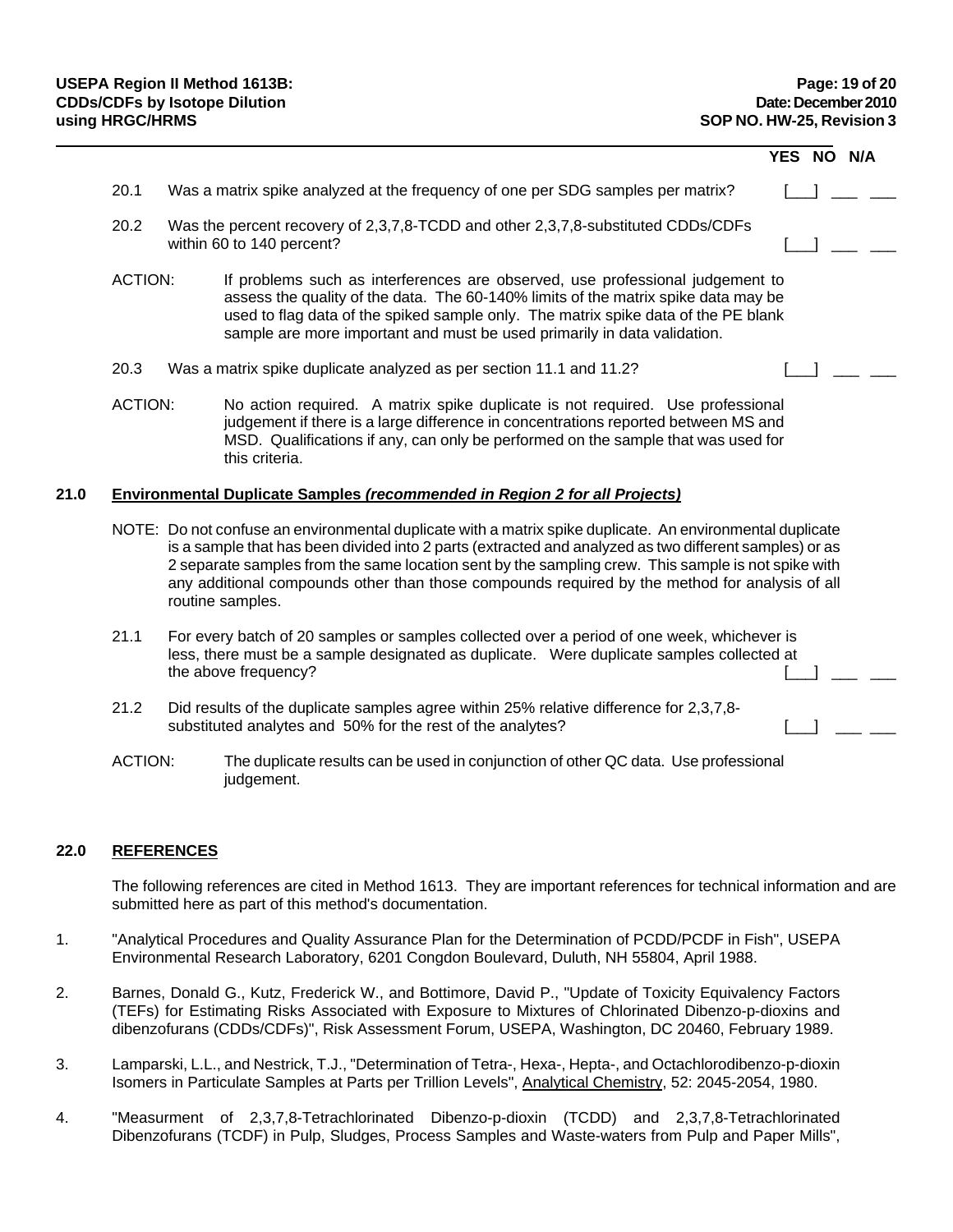### **YES NO N/A**

Wright State University, Dayton, OH 45435, June 1988.

- 5. Method 1613-Revision **B** Tetra through Octa- chlorinated Dioxins and Furans by Isotope Dilution HRGC/HRMS, USEPA, Washington, DC, 20460, October **1994**
- 6. "Method 613--2,3,7,8-tetrachlorodibenzo-p-dioxin", 40 CFR 136 (49 FR 43234), October 26, 1984, Section 4.1.
- 7. "NCASI Procedures for the Preparation and Isomer Specific Analysis of Pulp and Paper Industry Samples for 2,3,7,8 TCDD and 2,3,7,8 TCDF", National Council of the Paper Industry for Air and Stream Improvement, 260 Madison Avenue, New York, NY 10016, Technical Bulletin No.551, Pre-release Copy, July 1988.
- 8. Provost, L.P., and Elder, R.S., "Interpretation of Percent Recovery Data", American Laboratory, 15: 56-83, 1983
- 9. Stanley, John S., and Sack, Thomas M., "Protocol for the Analysis of 2,3,7,8-Tetrachlorodibenzo-p-dioxin by High Resolution Gas Chromatography/High Resolution Mass Spectrometry", USEPA EMSL, Las Vegas, Nevada 89114, EPA 600/4-86-004, January 1986.
- 10. Tondeur, Yves, "Method 8290: Analytical Procedures and Quality Assurance for Multimedia Analysis of Polychlorinated Dibenzo-p-dioixin and Dibenzofurans hy High Resolution Gas Chromatography/High Resolution Mass Spectrometry", USEPA ENSL, Las Vegas, Nevada, June 1987.
- 11. Tondeur, Yves, "Proposed GC/MS Methodology for the Analysis of CDDs and CDFs in Special Analytical Services Samples", Triangle Laboratories, Inc., 801-10 Capitola Dr., Research Triangle Park, NC 27713, January 1988; updated by personal communication September 1988.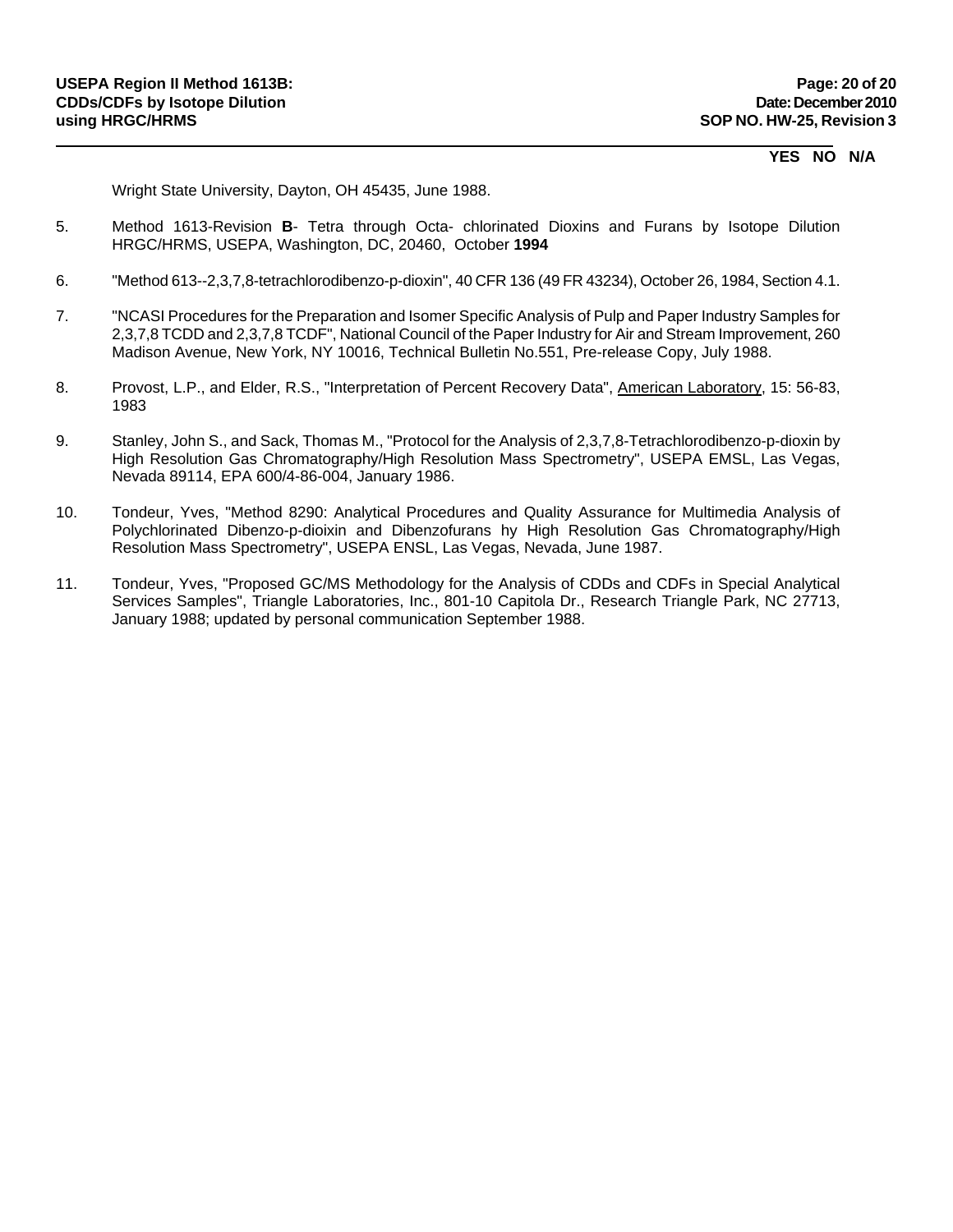# **ATTACHMENT A**

# **CDFs/CDD DATA ASSESSMENT**

SDG No. LABORATORY: SITE:

DATA ASSESSMENT

The current Functional Guidelines for evaluating dioxin/furans organic data have been applied.

All data are valid and acceptable except those analytes which have been qualified with a "J" (estimated), "N" (presumptive evidence for the presence of the material), "U"(non-detects), "R" (unusable), or "JN"(presumptive evidence for the presence of the material at an estimated value). All action is detailed on the attached sheets.

Two facts should be noted by all data users. First, the "R" flag means that the associated value is unusable. In other words, due to significant QC problems, the analysis is invalid and provides no information as to whether the compound is present or not. "R" values should not appear on data tables because they can not be relied upon, even as a last resort. The second fact to keep in mind is that no compound concentration, even if it has passed all QC tests, is guaranteed to be accurate. Strict QC serves to increase confidence in data but any value potentially contains error.

| Reviewer's |              |
|------------|--------------|
| Signature: | Date: / /200 |
|            |              |

Verified By: Date: / /200

| Date: |  | /200 |
|-------|--|------|
|       |  |      |